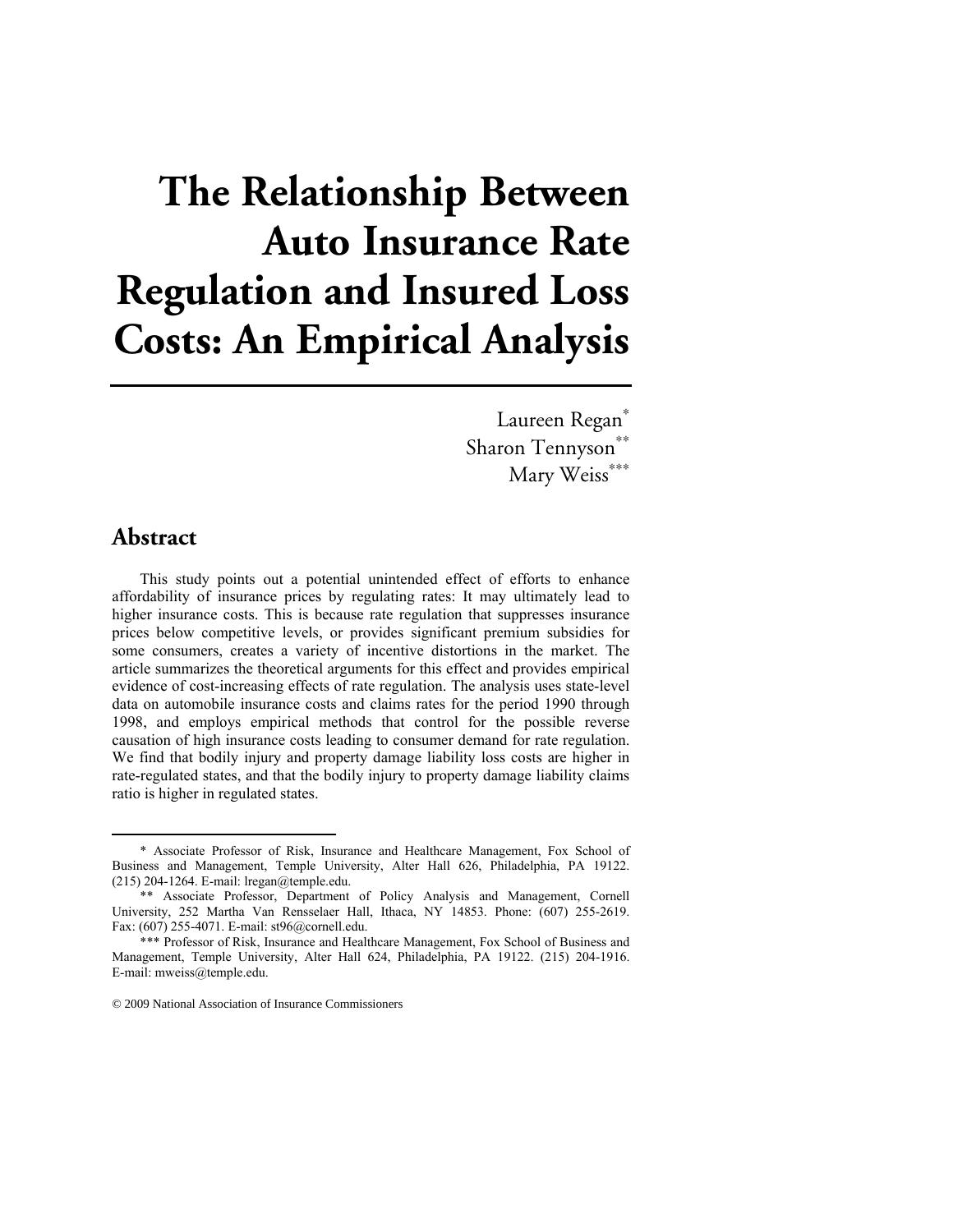# **I. Introduction**

There were over 39,000 fatalities and 1.8 million injuries in 6.16 million automobile accidents in the United States in 2005 (NHTSA, 2006). As the primary mechanism for funding these accident costs, the automobile insurance market generated premium volume of \$161.3 billion in 2005. As both a public policy matter and as an economic system, the auto accident compensation mechanism is an important concern. Despite recent declines, automobile insurance prices remain high in many states, with large differences in average prices across areas. For example, average expenditures on auto insurance increased from \$691 in 1996 to \$829 in 2005. Average prices were highest in New Jersey (\$1,184) and lowest in North Dakota (\$562) in 2005 (III, 2007).

Automobile insurance is a compulsory purchase for most drivers in the United States, and this raises concerns about affordability. Partly because of this, many states regulate insurance prices with the objectives of assuring both insurance affordability and insurance availability.<sup>1</sup> However, the goals of affordability and availability may conflict. For example, affordability is enhanced when rates are reduced below those that would exist in a competitive market. However, insurance may become unavailable if regulated rates are so low that insurers cannot earn a reasonable return on capital (Harrington, 1992).

There is a significant body of research that suggests that the affordabilityavailability trade-off is more than just a theoretical concern. These studies have found that during periods when rate regulation significantly reduces rate increases, the proportion of drivers who are insured in the involuntary (residual) market increases (Ippolito, 1979; Grabowski, Viscusi and Evans, 1989; Bouzouita and Bajtelsmit, 1997; Jaffee and Russell, 1998). Residual markets typically run deficits, and these deficits tend to be passed on to consumers insured in the voluntary market (Harrington, 1990). Other research has shown that the number of insurance providers is reduced in stringently regulated states, and that the character of firms operating in regulated markets is distorted (Joskow, 1979; Grabowski, Viscusi and Evans, 1989; Gron, 1996; Tennyson, 1997; Suponcic and Tennyson, 1998; Weiss and Choi, 2008).

This study points out another market distortion associated with efforts to enhance insurance affordability by regulating rates: rate regulation may ultimately lead to higher insured loss costs in regulated states. This is because a variety of incentive distortions may come about when rate regulation suppresses insurance prices below competitive levels, or if rate regulation results in significant premium subsidies for large groups of consumers. The suppression of prices (and thus,

 <sup>1.</sup> The traditional goals of state insurance rate regulation are that rates be adequate but not excessive, and not unfairly discriminatory. Rate adequacy refers to the ability of insurers to earn competitive profits, but rates would be viewed as excessive if profits are greater than that. Rates should reflect expected loss costs, and all those with the same expected loss costs should pay the same insurance rates. "Fair" rate discrimination implies that insurers should charge different rates to those classes of risks that face different expected loss costs.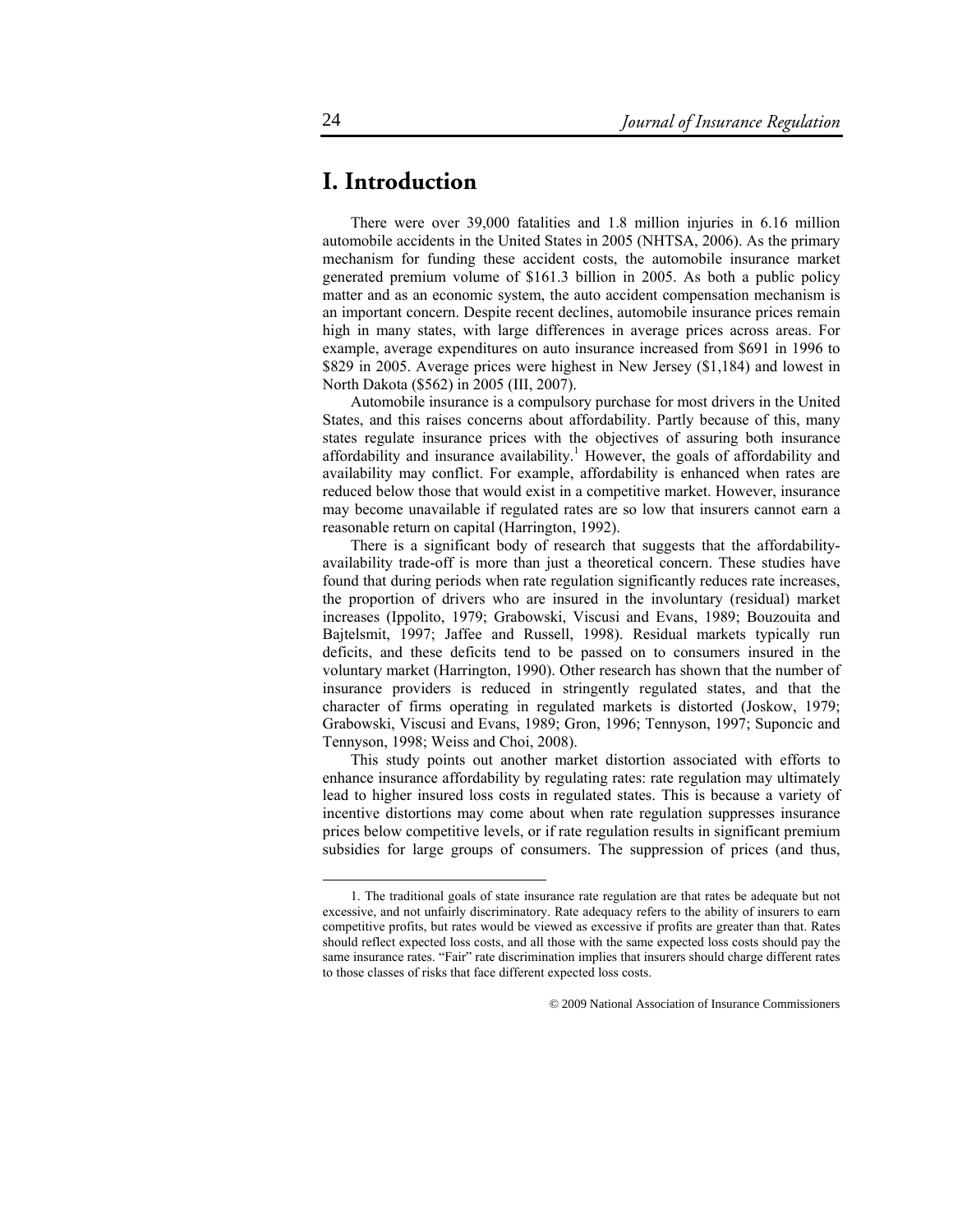insurer profits) below competitive levels may reduce insurers' incentives to make efficiency-enhancing or cost-reducing investments (Harrington, 1992; Weiss and Choi, 2008). Premium subsidies reduce the link between accident risk and insurance prices, which may reduce the incentives of consumers to engage in riskreducing behaviors (Harrington and Doerpinghaus, 1993). If regulation results in a large residual market and the operating losses from the residual market are shared among all insurers, and/or if residual market losses are passed on to consumers insured in the voluntary market, this may further reduce the incentives of both insurers and drivers to invest in loss reduction.

Insurance rate regulation may also affect consumers' claims filing incentives. When rate regulation limits the differences between rates charged to low- and high-risk drivers or lowers, across-the-board rate increases not only are incentives for loss control reduced but incentives for claims avoidance are also reduced. This may lead to a higher rate of legitimate insurance claims (holding accidents fixed) and also to a higher rate of fraudulent insurance claims, further increasing insured losses in regulated states.

Due to these incentive effects of regulation, insurance loss costs may be higher in states that actively regulate insurance rates. Measures of fraudulent insurance claiming may also be higher in states that actively regulate rates. We test for these effects using regression analysis of state level data on automobile insurance costs and claims rates for the period 1990 through 1998. We analyze bodily injury and property damage liability loss costs per insured car, because they represent the majority of auto insurance losses and are more similar across states than are other coverages. We also examine the ratio of bodily injury to property damage liability claims frequency, a measure that is sometimes used as an indicator of fraudulent claiming in auto insurance markets (for example, see Cummins and Tennyson, 1992, 1996; Hoyt, Mustard and Powell, 2004). Our empirical results provide support for the hypothesis that rate regulation is associated with higher insured loss costs. We find that bodily injury and property damage liability loss costs are higher in regulated states, and also that the bodily injury to property damage liability claims ratio is higher in regulated states.

Of course, a positive association between rate regulation and insurance costs may originate not from the effects of regulation in raising costs but because high insurance costs may lead to consumer demand for insurance rate regulation. We employ two methods of controlling for this potential effect in our analysis: use of a formal econometric technique that allows for joint causation among a dependent and independent variable (two stage least squares) and use of a lagged measure of regulatory stringency to reduce the likelihood of joint causation. Our results remain the same using these empirical methods, providing some additional assurance that the causation runs from rate regulation to higher insurance costs.

Our findings have important implications for public policy, especially in light of the recent efforts to deregulate across the financial services industry. This is a particularly important area for research as the National Association of Insurance Commissioners (NAIC) is in the process of developing a model personal lines regulatory framework. Within the framework, a model personal lines rating law is

<sup>© 2009</sup> National Association of Insurance Commissioners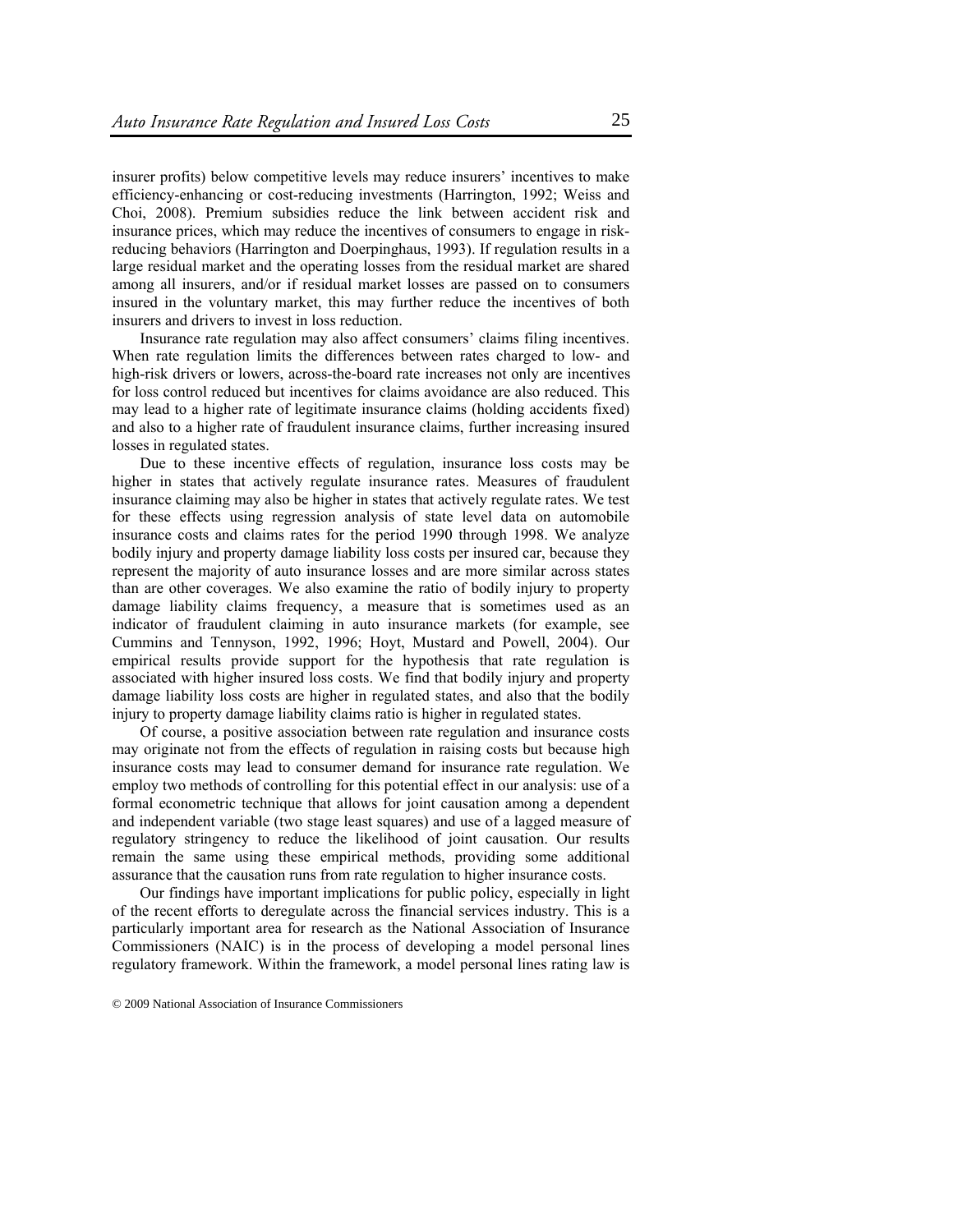under consideration (NAIC, 2007). From a public policy perspective, it is important to examine the costs and benefits of alternative rating laws now in use across states so that recommendations for a model law may be based on sound, rigorous analysis. Our evidence, and the evidence from recent deregulatory experiments among the states, suggests that deregulation of insurance rates may improve incentives and reduce insurance prices overall.

The paper is organized as follows: Section 2 outlines the differences among systems of state rate regulation, and develops the theoretical background for our analysis. Section 3 includes a discussion of the data used in the study and our empirical methodology. The results of our investigation are presented in Section 4, and Section 5 concludes.

## **2. Rate Regulation and the Cost of Insurance**

Insurance rate regulation can take several forms, but state rate regulatory regimes are often categorized into prior approval and "competitive" rating states. Under prior approval systems, insurers must file requests for rate adjustments in advance of applying the rates. $2$  The insurance commissioner's office reviews the entire rate structure across driver risk classes and territories, and also reviews insurer expenses and profit margins before approving or denying the rate request. Under "competitive" rating systems, insurers may use rates without the insurance regulator's prior approval.<sup>3</sup>

It has often been noted that automobile insurance prices are higher in states that actively regulate insurance rates. This association may arise because high prices lead consumers to demand rate regulation that holds prices below what insurers would otherwise charge. While we do not dispute this possibility, we argue that higher prices in closely regulated states may also partially result from regulation. More specifically, to the extent that regulation substantially reduces prices for at least some drivers below those that would occur in a competitive market, insurer and consumer behavior may be distorted in ways that lead to higher costs.

Rate regulation may result in incentive distortions when drivers are charged premiums that are not directly related to expected loss costs. The most obvious way this can occur is when prior approval regulation results in the promulgation of rates that are less than drivers' expected loss costs (often called rate suppression).

 <sup>2.</sup> Note that Massachusetts used (until April 2008) a "fix-and-establish" rate regulation model, where the state sets the rates that all insurers are required to use across territories and risk classes. Subject to regulatory prior approval, insurers may deviate from the state-set rate by offering credits for good experience within risk classes. See Tennyson, Weiss, and Regan (2002) and Derrig (1993) for a more detailed discussion of regulation in Massachusetts.

<sup>3.</sup> Most "competitive" rating states use a "file and use" or a "use and file" system in which insurers use the rates in the market subject to the regulators' later approval. If rates are not approved, they must be withdrawn from the market. A few states exercise no regulatory approval of rates, allowing the market to set the rates.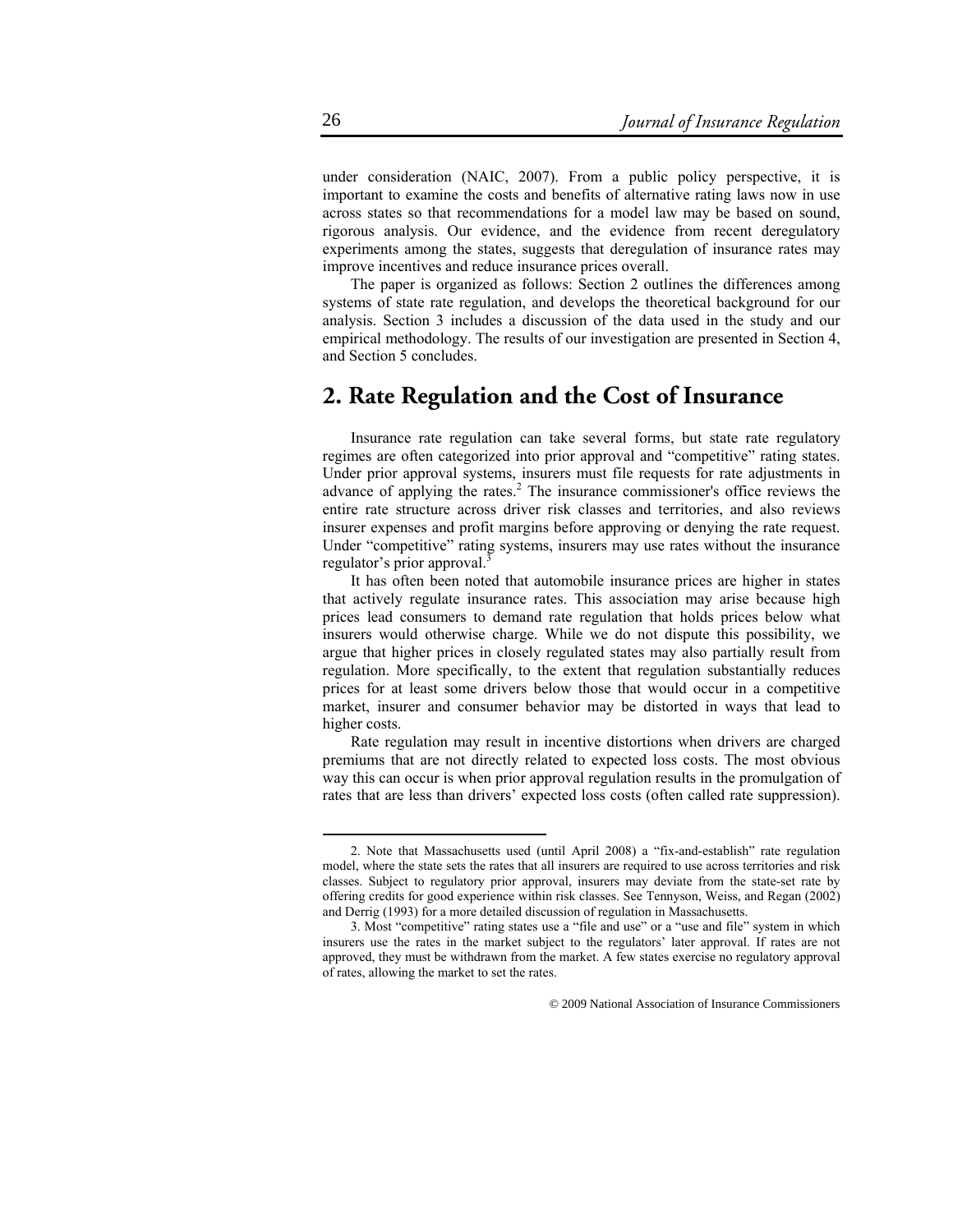Prior approval rate regulation might also limit across-the-board rate increases to an inadequate fixed percentage per rating period, suppressing all drivers' rates regardless of risk type. Alternatively, prior approval regulation may result in reduced rates for some consumers (usually high-risks) relative to others (usually low-risks)—often termed rate compression (Harrington, 1992). Regulators may compress rates by limiting the number of risk classes that can be used to rate drivers so that relatively lower- and higher-risk drivers pay the same rates. Regulation may also limit rate differentials across driver classes, with lower risk classes paying more and higher risk classes paying less than their expected costs. Further, the highest risk drivers may pay premiums that are substantially less than their expected costs if residual market rates are capped. Under either rate suppression or rate compression, economic theory suggests that incentives to control loss costs are lower for insured drivers. Further, disincentives also exist for insurers if prior approval results in rate suppression, even if rate suppression occurs only intermittently in the state.

#### *Insurer Incentives*

Regulatory suppression of insurance rates runs the risk of driving average premiums below competitive market levels, and this will reduce insurer returns below a competitive rate of return. Even if rate regulation allows insurers to earn positive rates of profit, if those profit rates are below the competitive rate of return, insurers' incentives to sell in the market will be reduced. Firms will respond to such rate suppression by ceding more policies to the residual market or, in extreme cases, by exiting the market (Harrington, 1992). Just as important, new insurers will be less likely to enter a market in which rates are suppressed or where rates are likely to be suppressed in the future. Insurers remaining in the market will have less incentive to make cost-reducing or efficiency-enhancing investments if the returns from these do not cover the cost of capital. To understand this, it is important to keep in mind that investments are forward-looking, made in the current period with the expectation of returns to be earned currently and in future periods as well. Regulatory pressures on insurer profits will both reduce the current funds available to make such investments, and lower expectations of future returns, making investment less attractive. Thus, even if rate regulation does not affect prices significantly on average across some broad period of time (Harrington, 2002), it may still provide disincentives if insurers' perceived risk of future intervention is higher for rate regulated states.<sup>4</sup>

Moreover, if regulated prices are set in relation to firms' costs, as is the case in some prior approval states, then cost-reducing technologies or processes that require upfront investments by the firm will be even less attractive (Weiss and Choi, 2008). This is because firms will recognize that the cost-reduction will lead

 <sup>4.</sup> Harrington (2002) shows that prior approval regulation is associated with higher levels of volatility in underwriting loss ratios over the period 1972 to 1998. This also provides a disincentive for insurers to commit capital to a prior approval state or to enter a prior approval state.

<sup>© 2009</sup> National Association of Insurance Commissioners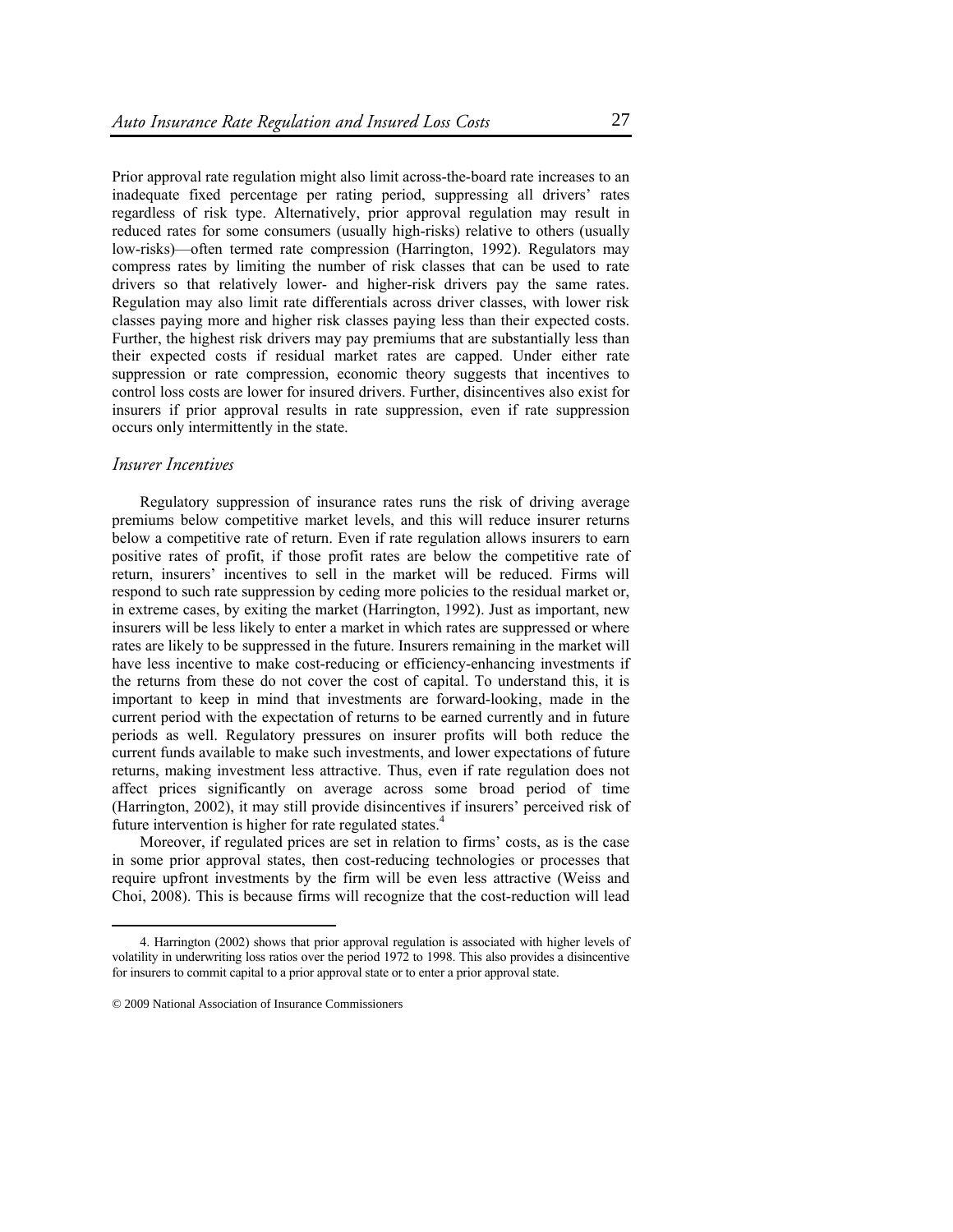to lower regulated prices that wipe out any returns from the investment. More generally, if firms' reports of lower costs will lead the regulator to set lower prices, then firms have less incentive to reduce costs.<sup>5</sup> Price competition will also be lessened, because insurers will be reluctant to reduce prices in response to better loss or expense experience, due to uncertainty about whether regulators will allow upward adjustments in the future.

## *Driver Incentives*

If insurance premiums reflect the expected marginal costs of coverage, consumers have appropriate information on which to base their decisions about insurance purchase and also their decisions to purchase a car, and/or to drive (Harrington and Doerpinghaus, 1993). Consumers who receive rate subsidies face less than the true expected marginal cost of their decisions with respect to insuring and driving. They will, therefore, be more likely to drive and to purchase more insurance than they otherwise would. Consumers who pay rate surcharges will have the opposite response, tending to be less likely to drive and to purchase less insurance. The combined effect of these incentive distortions is likely to increase the average expected cost of insurance coverage relative to that under a cost-based system of rates, because of the greater relative participation of high risks in the driving and insuring populations.<sup>6</sup>

On the margin, cross-subsidies built into regulated insurance rates will increase the risky choices of all drivers, not just those currently receiving rate subsidies. This is because the penalty for risk-taking is lower, since regulated prices are less responsive to each driver's actual experience than would be the case under (risk-based) competitive pricing. As a result, drivers' choices regarding the amounts and types of driving, driving behavior and other actions that affect expected accident frequency or severity will be less oriented toward accident prevention, and expected accident losses will be higher.

There may also be an additional upward shift in claims and loss costs due to increased incentives for claims filing. Regulation that holds down prices in relation to costs reduces the premium consequences of filing claims. This will increase the propensity of consumers to file claims (holding accidents constant),

 <sup>5.</sup> The negative incentive effects of price regulation based on cost-plus or rate-of-return systems have received a great deal of analysis in the economics of regulation, leading to changes in the form of rate regulation for most regulated monopolies (see Laffont and Tirole, 1993; Gilbert and Newbery, 1994).

<sup>6.</sup> One situation in which this would not be the case, is if large numbers of high-risk drivers who would otherwise drive uninsured choose to purchase insurance due to regulatory rate subsidies. In that case, average insured loss costs could decline under rate regulation due to the shifting of loss costs from the uninsured motorist coverage onto the insurance of the previously uninsured drivers. In this way, costs would be spread across a larger number of insureds (Smith and Wright, 1992). However, previous studies of uninsured driving rates have found no significant relationship between insurance prices and uninsured driving (Ma and Schmit, 2000; Jaffee and Russell, 1998), suggesting that this effect is not likely.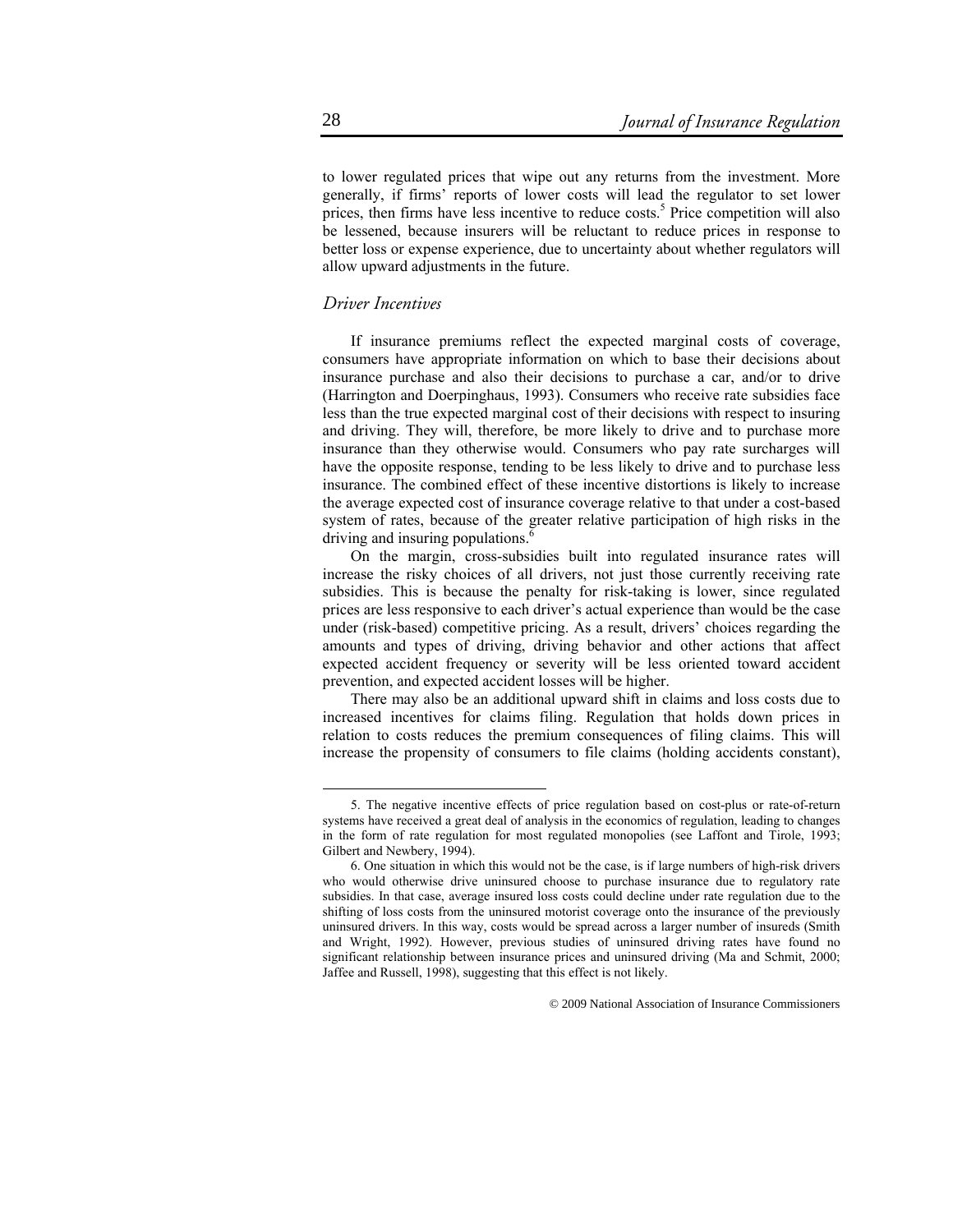leading to an increase in insured loss costs.<sup>7</sup> These same arguments also apply to fraudulent or exaggerated claims, and may provide a partial explanation for the problems of fraud experienced in some closely regulated markets (Derrig and Tennyson, 2008; Tennyson, 2007).

### *Residual Market Effects*

As noted above, rate regulation has been shown to reduce insurance availability, as measured by a greater fraction of consumers insured through residual markets. This is consistent with the idea that regulation often reduces insurance rates below those that would be obtained in the competitive market, for at least some drivers. Rate cross-subsidies contribute to residual market size because insurers will not voluntarily underwrite consumers whose rates are lower than expected loss costs.

A large residual market may produce adverse effects on insurer behavior if residual market shortfalls are shared across insurers. Loss sharing implies that the incentives to hold down claims costs may be lower for residual market claims (Blackmon and Zeckhauser, 1991). More generally, if insurers' claims handling methods do not differ for voluntary market policies and residual market policies, a large residual market may reduce insurer incentives for claims efficiencies overall, leading to higher claims settlements and higher levels of claims fraud.<sup>8</sup>

Consumers' incentives may also be distorted by residual markets. Drivers insured through the residual market face weak links between their accident experience and the insurance premiums they pay, due to the premium subsidies that are typically offered in the residual market. If large portions of the market are insured through the residual market mechanism, these distorting effects could have a substantial impact on the overall market.

In summary, rate regulation that seeks to enhance affordability of insurance by reducing prices (for all or some consumers) below those that would prevail in a competitive market creates incentive distortions that are predicted to lead to higher loss costs and to a greater propensity to file insurance claims. The extent of these effects in practice depends upon both the stringency of regulation and the sensitivity of loss control, insuring and claiming behaviors to insurance prices.

 <sup>7.</sup> Although in theory, a not-at-fault driver in an accident should not be penalized by the insurer, in practice it may be unclear to the not-at-fault driver that he/she will not be treated with impunity. Anecdotal stories abound about increased premiums following a claim filing, and even if these are only "urban legends" they may have an effect on claiming behavior. In addition, many states have comparative negligence laws or may ascribe degrees of fault to more than one party under contributory negligence laws so that there may be no driver involved in the accident who is free of all fault.

<sup>8.</sup> In many jurisdictions, it would be unlawful for insurers to discriminate between voluntary and residual market policies in their claims handling practices.

<sup>© 2009</sup> National Association of Insurance Commissioners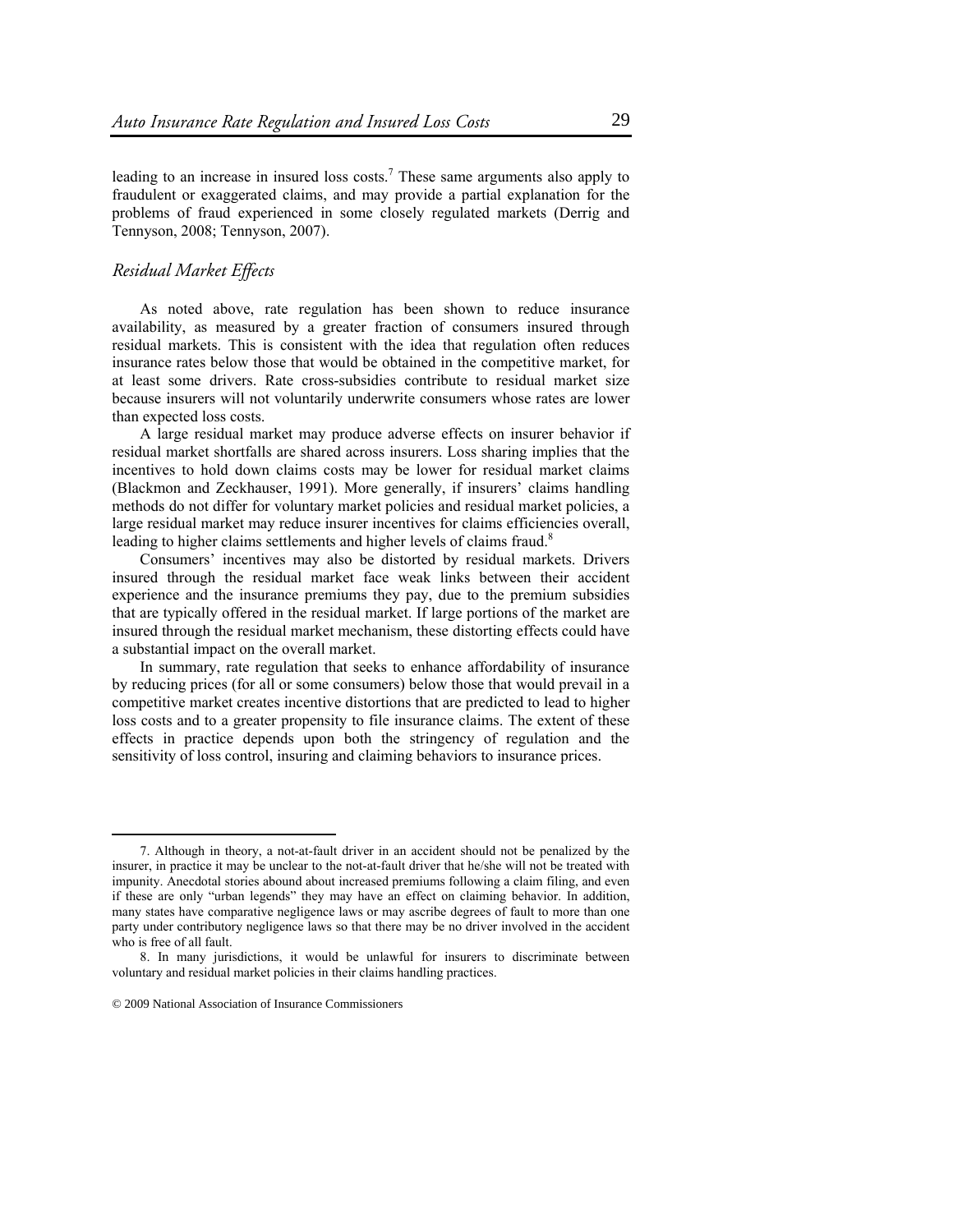## *Hypothesis Specification*

Although it is difficult, if not impossible, to directly measure these incentive distortions, if they are present in a regulated market, they will lead to higher insurance claims and higher claims costs. A growing body of formal empirical evidence suggests that rate regulation is associated with higher loss costs in some regulated insurance markets. For example, several studies in workers compensation insurance have found that rate regulation leads to higher loss costs and claims rates (Danzon and Harrington, 2000; Danzon and Harrington, 2001; Barkume and Ruser, 2001). Case studies of the regulated automobile insurance markets in Massachusetts and South Carolina (Tennyson, Weiss and Regan, 2002; Grace, Klein and Phillips, 2002; Derrig and Tennyson, 2008) find that losses and claims are higher during periods of stringent regulation in these states and lower when regulatory stringency is relaxed. To explore whether these patterns are observed more broadly in automobile insurance markets, we compare annual average loss costs and relative claims frequencies for regulated and unregulated states over the time period 1990 to 1998.

We initially define regulated states as those using prior approval or stricter regulation of rates, and refer to all other states as unregulated. We use the classification system in Harrington (2002) to assign states to each category. Bodily injury and property damage liability loss costs are measured as dollar losses paid in the calendar year divided by car years earned and exclude insurer loss adjustment expenses.<sup>9</sup> The relative liability claims rate is measured as the number of bodily injury liability claims per 100 property damage liability claims. The data are drawn from the Insurance Research Council's Trends in Auto Injury Claims database (2000).

It is important to note that our data are not loss ratio data as used in many prior automobile insurance studies. The use of loss ratio data may mask the distorting effects of prior approval regulation on loss costs. That is, if prior approval regulation leads to higher loss costs and insurers charge an increased premium to cover these losses, the loss ratio would not be affected adversely. Instead, the price rate would remain the same, while consumers would be dealing with ever-increasing premiums.

Figure 1 shows the average annual loss costs and relative claims frequencies for regulated and unregulated states for each year of our sample period. The top panel shows the differences in bodily injury liability loss costs per insured car across the period. In each year, losses are higher for the groups of regulated states, on average. The middle panel shows similar results for property damage liability

 <sup>9.</sup> Our hypotheses suggest that all classes of insured losses should be higher in regulated states as compared to unregulated states. We do not have loss data on first party collision or comprehensive damage coverage or medical expense claims. Therefore, we confine our analysis to bodily injury and property damage loss costs only. However, since approximately 67 percent of private passenger automobile claims payments arise from injuries to people and from property damage liability, our measure of loss costs captures the majority of claims payments (III, 2005).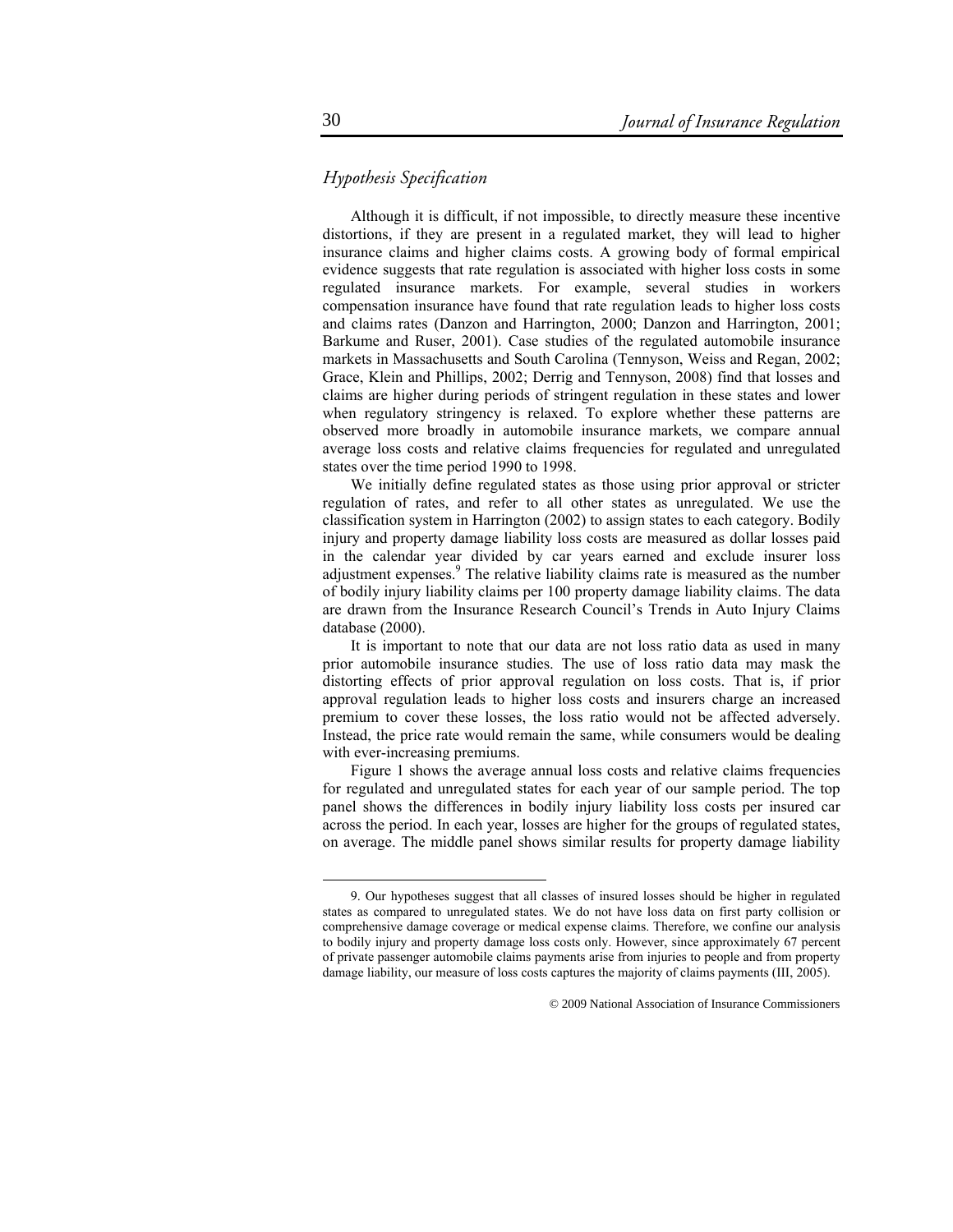claims, with costs higher, on average, in the regulated states. The lower panel compares the relative liability claims rate across the regulated and unregulated states, with similar results. Recall that the ratio of bodily injury to property damage liability claims frequency is used as an indicator of fraudulent claiming.

Table 1 compares the bodily injury and property damage liability loss costs and claiming rates for regulated versus unregulated states, on average, for the entire 1990-1998 period. Small sample t-tests indicate that the difference in the averages between regulated and unregulated states are statistically significant at the one percent confidence level for both bodily injury liability loss costs and relative claiming rates. However, no statistically significant difference in property damage liability loss costs exists between regulated and unregulated states for this time period.

Thus, economic theory, prior literature and the state comparisons above form the basis for the hypotheses tested in this study:

> H1: Bodily injury and property damage liability loss costs will be higher in rate regulated states.

> H2: The ratio of bodily injury to property damage liability claims (relative liability claims rate) will be higher in rate regulated states.

Previous empirical studies of automobile insurance rate regulation have documented that regulatory implementation, stringency and their effects appear to vary across states, even among those that nominally employ the same prior approval systems (e.g., Weiss and Choi, 2008; Harrington, 2002; Cummins, Phillips and Tennyson, 2001). Because of this, we also employ a continuous measure of rate regulation that can account for differences across states and years in the effects of regulation. To measure these differences, we take advantage of the fact that drivers for whom regulated rates are set below the market rate are more likely to be forced to obtain insurance in the residual market. In a market in which regulation distorts insurance rates away from cost-based rates, insurers will tend to reject risks for which the difference between loss costs and regulated rates is the largest. These rejected risks will then be insured in the state residual market at subsidized rates. Moreover, if residual market rates contain a large regulatory subsidy, this will also increase the fraction of drivers who receive their insurance there (Jaffee and Russell, 1998). Therefore, we use the size of a state's residual market as a measure of regulatory premium reductions.

Although both regulated and unregulated states operate residual market pools, the fraction of drivers insured through the residual market tends to be larger among the regulated states, and several formal empirical studies have found that prior approval rate regulation increases the proportion of drivers insured in the residual market (Bouzouita and Bajtelsmit, 1997; Ippolito, 1979; Harrington, 2002). This measure has also been used in studies of regulation in other insurance markets, and those studies found that residual market size is associated with higher loss cost inflation (Danzon and Harrington, 2000; Grace, Klein and Phillips, 2002). Because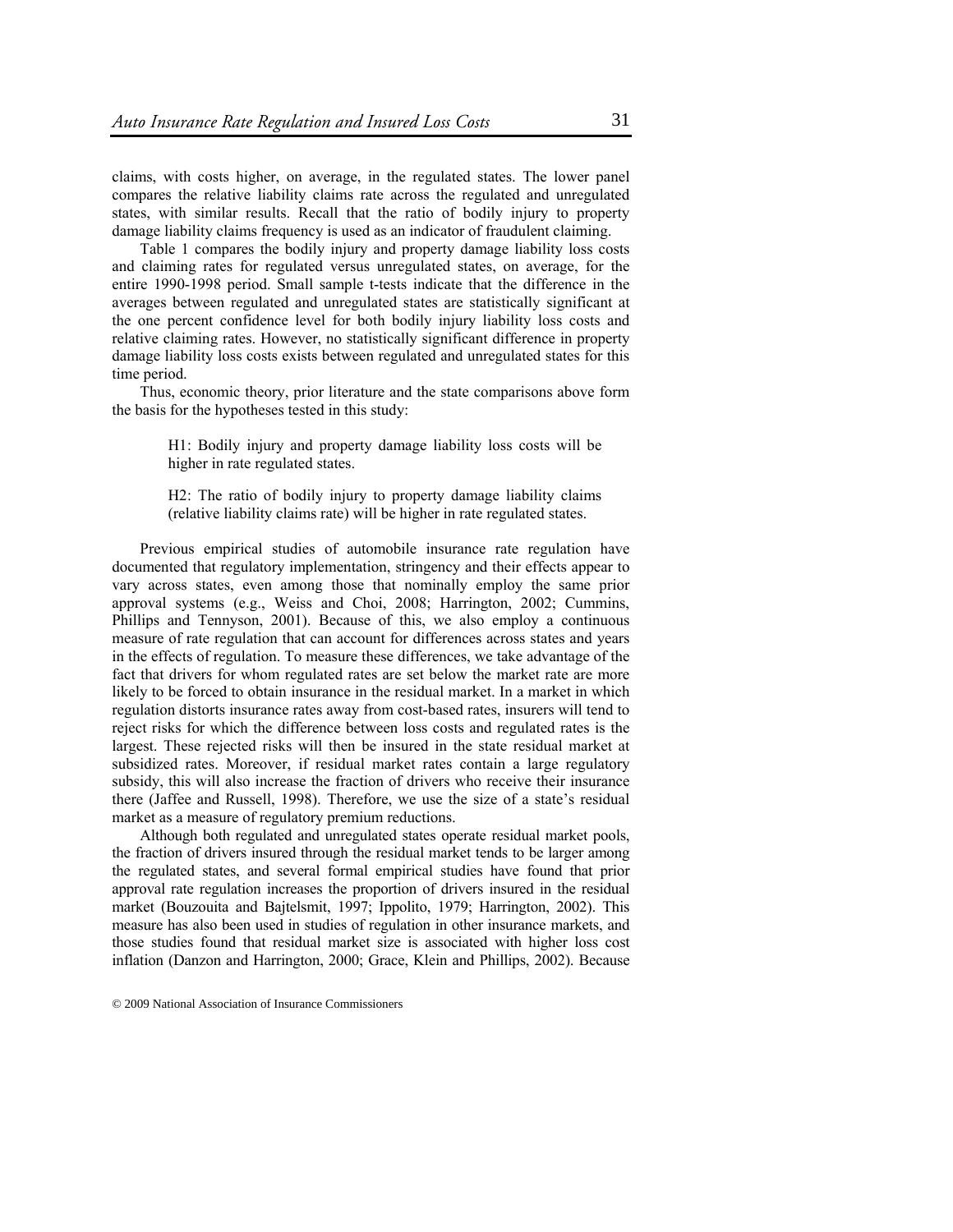all states operate residual markets, examining the relationship between residual market size and insurance loss costs allows us to take into account the fact that states have means of compressing the insurance rate structure that may occur outside of prior approval regulatory systems. Economic theory predicts that the reduction of insurance prices below competitive levels for some or for all drivers will lead to cost-increasing incentive distortions—not prior approval regulation per se.

Thus, economic theory, prior literature and our state comparisons form the basis for two additional hypotheses tested in this study:

> H3: Bodily injury and property damage liability loss costs will be positively associated with the size of a state's residual market.

> H4: The ratio of bodily injury to property damage liability claims (relative liability claims rate) will be positively associated with the size of a state's residual market.

## **3. Empirical Models**

The simple state comparisons in the previous section cannot control for other factors that might influence loss costs or claim rates across states. Therefore, this study uses regression analysis of state-level data on automobile insurance from all 50 states over the time period 1990-1998 to further examine the relationship between rate regulation and loss costs and claims rates.<sup>10</sup> Three different dependent variables are used in the regression analysis: bodily injury liability loss costs; property damage liability loss costs; and the ratio of bodily injury liability claim frequency to property damage liability claim frequency (the relative liability claims rate).

As noted above, we use two measures of regulation. Our first measure of regulation is an indicator variable that is set equal to one if the state regulatory regime is prior approval or more stringent during our period, and zero otherwise, again using the classification scheme in Harrington (2002). The models with the regulation indicator variable are first estimated using ordinary least squares. As noted above, there may be some concern about a potentially endogenous relationship between our rate regulation variable and insured loss costs in a state. To control for this effect, we also estimate the regression models using two-stage least squares. In the first stage, the likelihood that a state is regulated is modeled as the dependent variable, and the predicted value of the regulation variable is used as an instrument in the second stage estimation. $11$ 

 <sup>10.</sup> Econometric tests indicate that our data are not characterized by heteroscedasticity, autocorrelation, or multicollinearity.

<sup>11.</sup> The variables used in the first stage of the regression model include all of the exogenous variables, as well as dummy variables set equal to one if the state has restrictions on the use of age as an underwriting factor and zero otherwise, average Medicaid payments to Medicaid recipients (and its squared value), and the unemployment rate squared. Statistical tests confirm that the excluded instruments are valid instruments and are strongly statistically significant in the first stage regressions.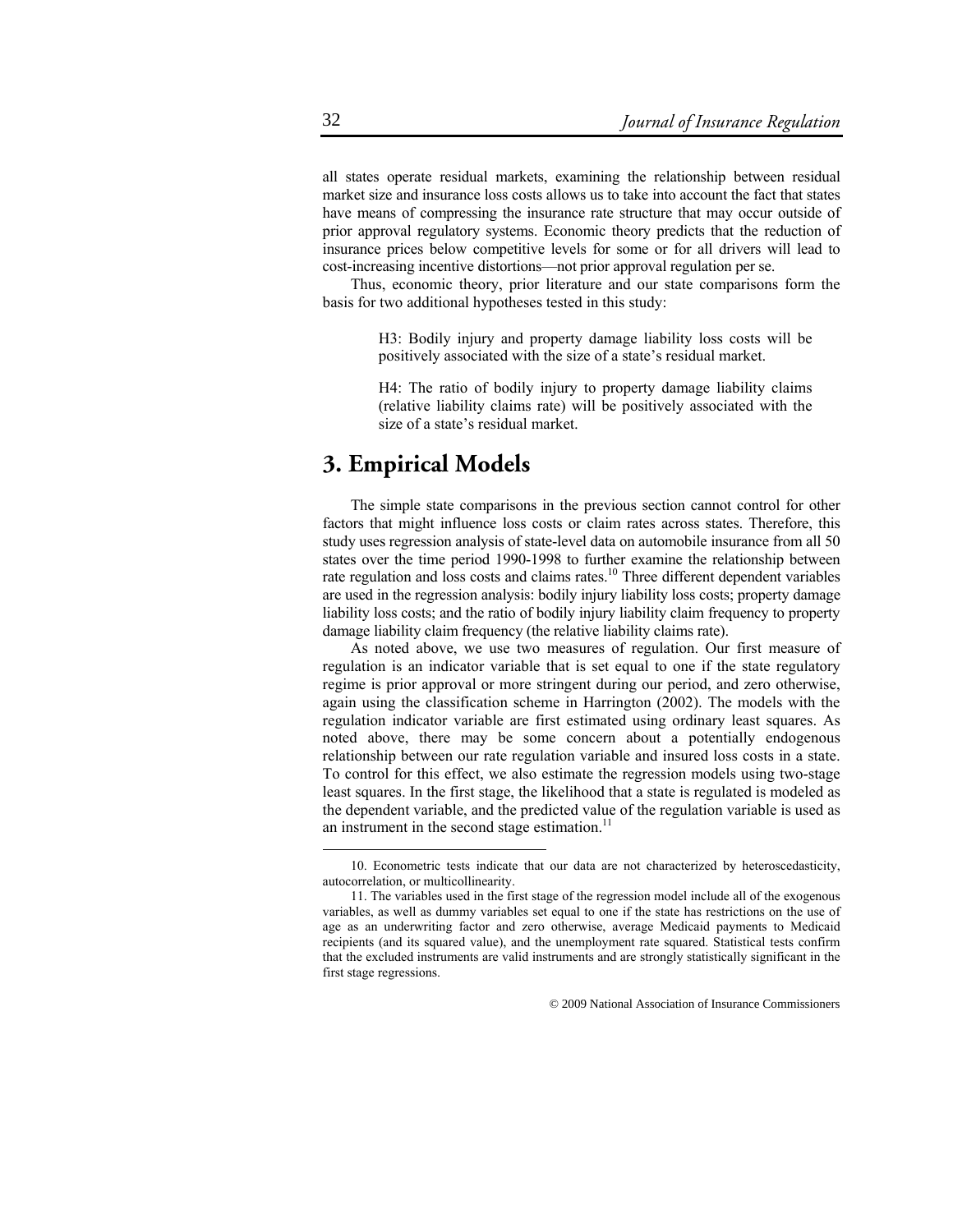We also use a continuous variable, the state residual market share, to measure the stringency of regulation within a state. The residual market share data are published by the Automobile Insurance Plans Service Office (AIPSO). We use the lagged value of the residual market share, due to the possibility that the current residual market share will be jointly determined with our dependent variables.<sup>12</sup>

## *Other Control Variables*

Additional explanatory variables are included in the regression models to control for other factors that differ across states and might be expected to influence loss costs and/or relative claims rates. Income is likely to be an important predictor of average liability loss costs in a state and year. Bodily injury liability claims include compensation for income lost due to an accident, and so states with higher income levels would have higher bodily injury loss costs, all else equal. Also, higher income states might have a relatively larger proportion of higher priced cars, which would be more expensive to repair on average, thus increasing property damage liability loss costs. Finally, because the expected return to a liability claim might be more valuable as income increases, it might be the case that higher income states have higher relative claim rates than lower income states. However, auto insurance is relatively more expensive for lower income insureds on average. For example, Miller (1998) reports that auto insurance accounts for seven times the percentage of income for those families in the lowest income quintile as for those in the top quintile. Thus, income might be negatively associated with the propensity to file a bodily injury claim if the pay-off from doing so is relatively greater at lower incomes. Therefore, it is difficult to predict the relationship between income and relative claim rates across states. Statewide per capita income is used to control for any differences in loss costs or relative claims rates across states that are related to income.

Accident frequency is significantly higher for younger drivers than for the population in general. The accident frequency rate per mile driven for 16 to 19 year-olds is four times as high as for older drivers (IIHS, 2005a). But, younger drivers might experience lower severity per accident on average, since income losses are likely to be lower, injuries less severe, and autos driven are less expensive.<sup>13</sup> The relationship between claiming behavior and population age across states is also difficult to predict. It may be the case that, if both bodily injury and property damage liability costs are generally likely to be lower, younger

 <sup>12.</sup> Lagged values of potentially endogenous variables are frequently used for econometric purposes since for the current period their values are predetermined (Judge et al., 1982). Statistical tests indicated that lagged residual market share is not endogenous in our time period. For the year 1990, the lagged residual market share is calculated using data for 1989. Our results are robust to including the current residual market share instead of the lagged value, and to treating the current or lagged residual market share as endogenous.

<sup>13.</sup> A recent study indicates that both first and third party property damage liability losses are highest for younger drivers, but that bodily injury liability losses are not significantly higher (HLDI, 2007).

<sup>© 2009</sup> National Association of Insurance Commissioners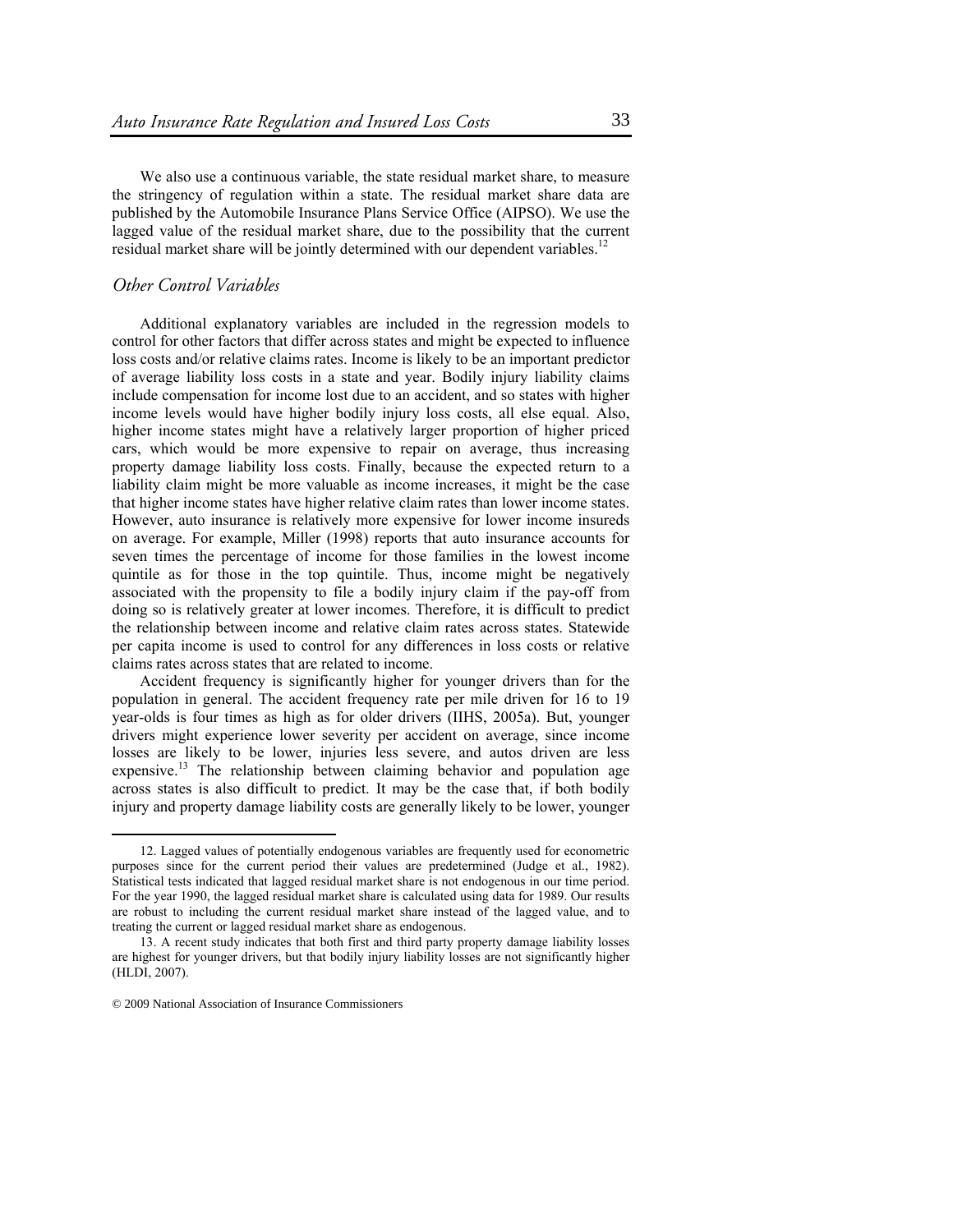drivers have reduced financial incentive to make claims. Alternatively, if compensation for auto liability losses is a large percent of income for younger drivers, they might be more likely to file a claim (even if the absolute amount of the claim is relatively low). Thus, the relationship between loss costs, claims frequency and population age across states is difficult to predict. The proportion of the population between age 18 and 24, as reported by the U.S. Census Bureau, is included in the analysis to control for differences in accident rates and claiming behavior by young drivers.<sup>14</sup>

There are significant differences in traffic density across states, and traffic density tends to be positively related to accident frequency. To control for these differences, the percentage of miles driven per million miles of roadway is included in our models. States also differ in the use of no-fault laws to limit tort claims. No-fault laws contain limits on the right to sue for non-economic losses arising out of automobile accidents, and provide for first party coverage for economic losses. States with no-fault laws may have lower bodily injury accident claims frequency, since some claims are eliminated from the system. However, average bodily injury accident severity would be expected to be larger, since only more serious bodily injury claims are permitted. Cummins and Weiss (1991) show that bodily injury loss costs are higher under no-fault with a monetary threshold as compared to a tort system, but lower under no-fault with a verbal threshold. Thus the effect of no-fault on loss costs is ambiguous. To control for the potential effects of no-fault across states, an indicator variable is used which is set equal to one in states and years in which no-fault laws are in place, and zero otherwise.15

As unemployment increases, fewer people are commuting to work, and therefore have a lower probability of being involved in an automobile accident. Further, lost income claims may be lower, on average, in states with relatively higher unemployment levels. However, the incentive to file claims might be greater as unemployment increases if the possible claims payment is seen as an additional source of income. Cummins and Tennyson (1996) suggest a positive association between unemployment and the willingness to file claims, but Browne and Puelz (1999) find no significant association between claims costs and unemployment. Average state-wide unemployment rates are reported by the Bureau of Labor Statistics and are used for this analysis.

 <sup>14.</sup> There is also reliable evidence that both accident frequency and severity are higher among younger males than younger females. This is because males drive more often and face greater exposure, and also because males are more likely to engage in risky behavior (see for example, IIHS 2005b; Hersch, 1996). A model was estimated in which the proportion of the population that was male was included as a control variable, but the coefficient for this variable was insignificant in all models. Additionally, the variable for the proportion of the population that was male was interacted with the younger driver variable, but no significant relationship between bodily injury or property damage liability loss costs, or relative claims rates was found with respect to this variable.

<sup>15.</sup> We also included a variable to indicate whether a state had a verbal or monetary threshold in its no-fault law, and a variable that measured the dollar amount of the no-fault threshold for monetary threshold states, but we found that these were not related to our dependent variables in any model, and so were dropped from the analysis.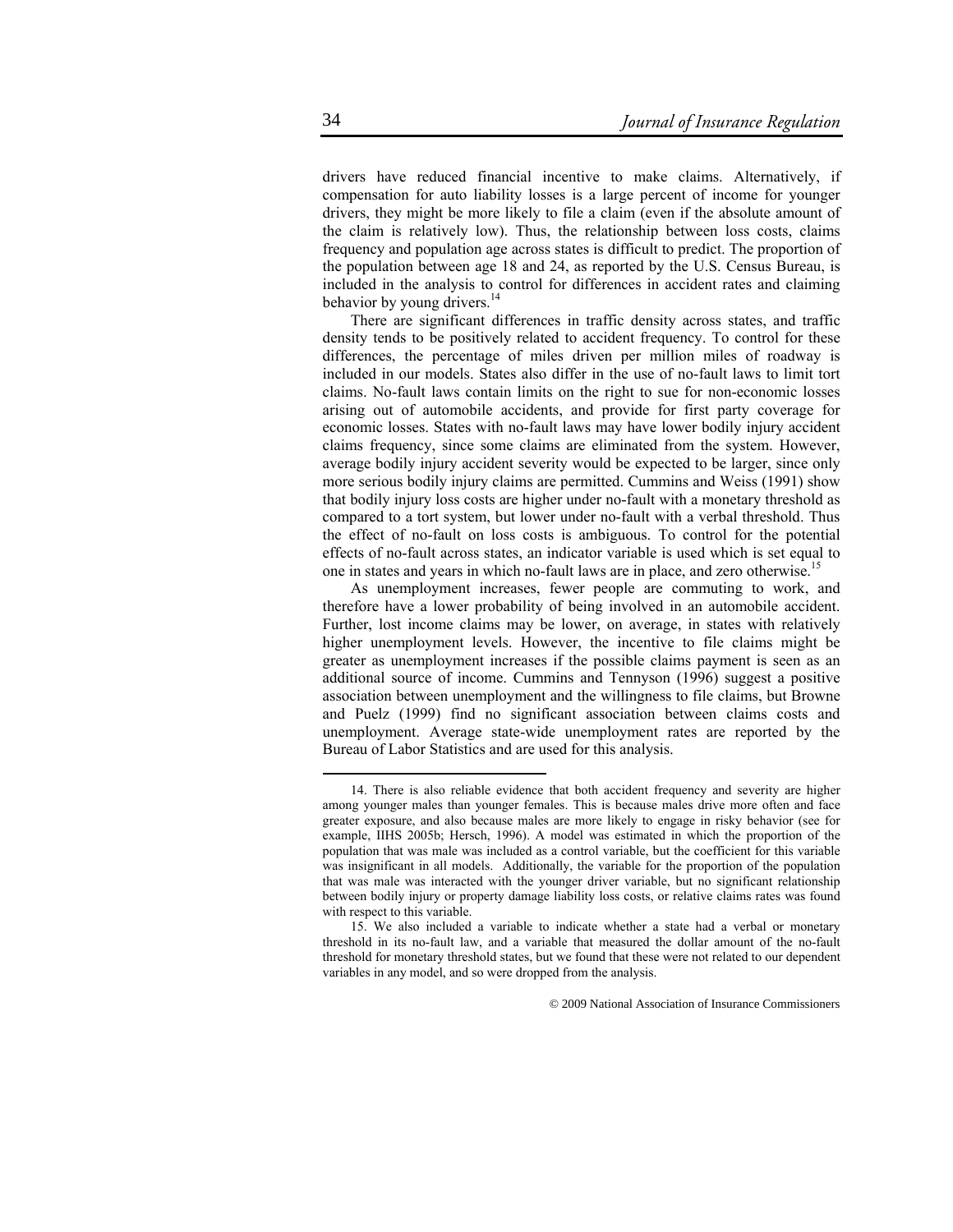Previous research has found that attorney involvement in claims is associated with higher claims severity (AIRAC, 1989; Browne and Puelz, 1996, 1999). As access to legal services increases, people may be more likely to file claims and claims costs will be higher overall for both bodily injury and property damage liability loss costs.<sup>16</sup> The measure of access to legal services used in the regression models is the number of people employed in the legal sector in a state divided by state population, as reported by County Business Patterns at the U.S. Census Bureau Web site. Because this ratio is so small relative to our other measures, it is scaled up by a factor of 1000 in the regression models.

Insured losses are also likely to differ across states based on a variety of factors that affect driving conditions and thus, the nature and frequency of automobile accidents: these include things such as weather and road conditions, traffic enforcement and speed limits. To control for these types of factors without introducing a large number of variables in our models, our regression models include the number of fatal traffic accidents per registered vehicle. There might also be differences in relative claims rates or average insured loss costs by state due to the size of the insurance market. To control for these potential differences, the number of car years insured in each state and year is included in the models. The variable is scaled down by a factor of 100,000 to make it comparable to the dependent variables in the model.

Finally, indicator variables for each year of the sample period are included to capture any differences in relative claiming rates or loss costs across time. All of the regression models also include indicator variables for each U.S. census region to capture any unmeasured differences across regions not accounted for by the included explanatory variables.<sup>17</sup> Table 2 contains the summary statistics for the dependent and explanatory variables in the analysis.

# **4. Discussion of Results**

The results for our analysis are shown in Tables 3, 4 and 5. Table 3 shows the results for each dependent variable when regulation is measured by the indicator

 <sup>16.</sup> At the state level, it seems unlikely that higher auto insurance costs would lead to more employment at legal firms in a state, and thus, we expect this variable to be exogenous in our regression models. However, if the legal employment variable is actually endogenous, then the possibility exists that the coefficients in our model are biased. To make sure that our coefficients are not biased, we ran the models without the legal employment variable. The regulation variables remain positive and significant and approximately the same magnitude in these models.

<sup>17.</sup> States also vary in the amount of insurance that drivers are required to carry for third party property damage and liability coverage, and some of these do change somewhat over our sample period. Since the required amount of insurance carried may be related to average insured losses, we included the minimum required limits for each state in our initial analysis. However, the results were not consistent across models, nor did inclusion of the limits affect the results of any other variable in the models, and so these were dropped from the analysis. Perhaps the behavior of these variables in the models is attributable to the fact that the limits did not vary that much within regions over the sample period.

<sup>© 2009</sup> National Association of Insurance Commissioners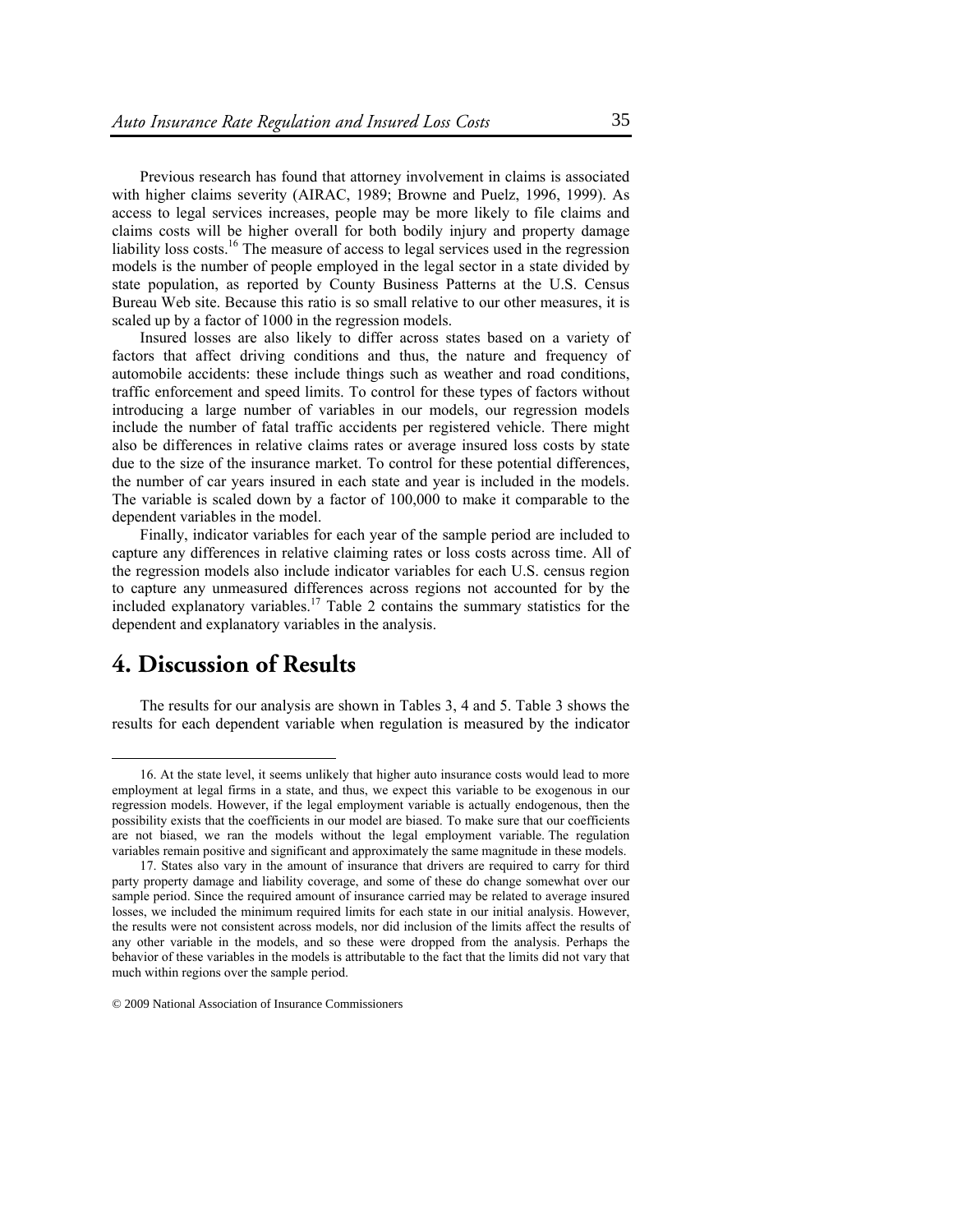variable, Table 4 shows the results when the regulation indicator is treated as endogenous by using two-stage least squares regression. Table 5 shows the results when regulation is measured by the lagged residual market share. Each table shows three models. In model 1, the dependent variable is bodily injury liability loss costs. Model 2 uses property damage liability loss costs, and model 3 uses the ratio of bodily injury to property damage liability claims frequencies as dependent variables.<sup>18</sup> The models are all statistically significant at greater than the one percent confidence level.

Across all models, we find strong support for the hypotheses that average insured loss costs per car year and claiming frequency are greater in states that use prior approval or more stringent regulation, even after controlling for other factors that might influence average loss costs and claiming rates in a state. The estimated coefficient of the regulation indicator variable in Table 3 is positive and statistically significant at better than the one percent level for all three dependent variables, indicating that regulated states have both higher loss costs and higher relative claims rates than unregulated states for our period. The results in Table 4 show that when regulation is treated as endogenous, the estimated coefficient is still positive and statistically significant at the one percent level for all three dependent variables. In Table 5, the lagged value of residual market share is also positive and statistically significant at better than the five percent level for all specifications of the dependent variable. These findings provide strong evidence that regulation that suppresses and/or compresses rates is associated with both higher loss costs and greater claiming rates.

The results for the control variables included in the analysis are robust to changes in the specification of the regulation variable. The regression estimation results indicate that loss costs and claiming rates are positively related to traffic density as measured by miles driven divided by million miles of roadway. The estimated coefficient is positive and statistically significant at the one percent level across the equations for all three dependent variables. Our results indicate that income is positive and significantly related to both bodily injury and property damage liability loss costs. However, there is no significant relationship between claiming rates and income regardless of the specification of the regulation variable used in the model.

We also find that states with no-fault laws have both lower bodily injury liability loss costs and lower bodily injury to property damage liability claims rates in the Table 5 results. The estimated coefficient is negative and significant at better than the one percent level regardless of the specification of the regulation variable used in the model. This is not surprising, since the goal of no-fault is to eliminate at least some bodily injury claims. However, there is no significant relation between no-fault and property damage liability loss costs on average.

We find positive and statistically significant associations between unemployment rates and both bodily injury and property damage liability loss

 <sup>18.</sup> We do not report the regression estimates for the region and year dummy variables to conserve space on the tables.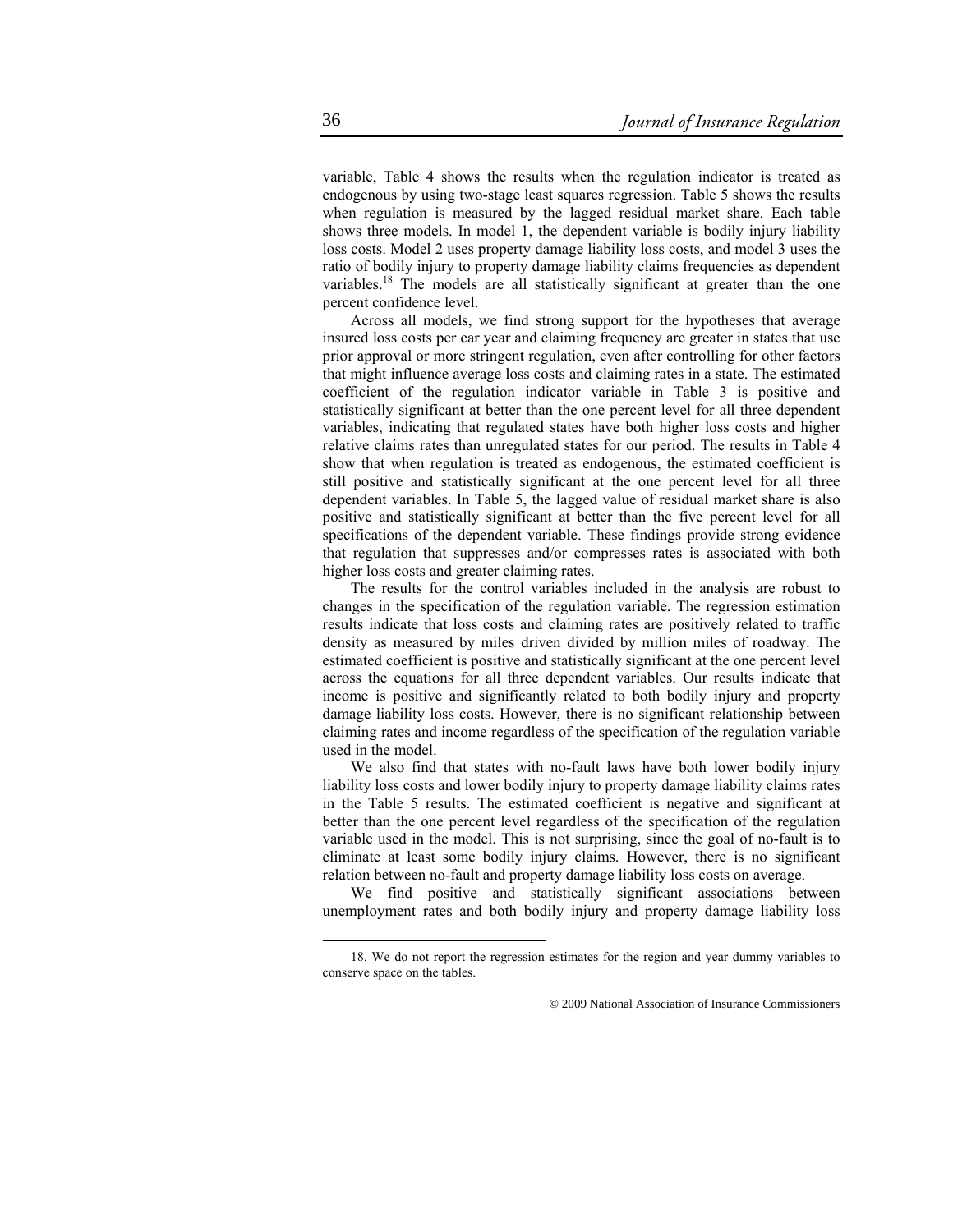costs, but unemployment rates are not statistically associated with relative claims rates. Fatality rates are negative and significantly related to both bodily injury loss costs and relative claim rates, but are not related to property damage liability loss costs. We find strong evidence that legal employment per capita is associated with both higher bodily injury and property damage liability loss costs, and with greater rates of claiming. The estimated coefficients for this variable are statistically significant at better than the one percent level for all models. This might reflect the greater costs of claims once attorney fees are included in claims payments, consistent with Brown and Puelz (1996, 1999), and suggests a relationship between attorney availability and bodily injury liability claim frequency.

# **5. Conclusion**

State regulation of automobile insurance rates may have the objective of making insurance more affordable to consumers by controlling insurer profits and pricing practices. Contrary to this view of regulation, economic theory predicts that distorting insurance prices through regulation will create driver and insurer incentives that will lead to higher average costs of insurance. This research analyzes the relation between automobile insurance rate regulation, bodily injury and property damage liability loss costs, and relative claims rates to determine whether states that allow insurers less discretion in setting rates experience higher relative claims rates and/or higher loss costs.

Our empirical results show a strong and consistent positive link between regulation and loss costs and claims rates, even after controlling for other factors that might differ across states. We also find that states that are more stringently regulated as measured by residual market share have both higher loss costs and greater claiming rates than less stringently regulated states. These findings have important implications for public policy. If regulation that is designed to increase coverage affordability results in higher average premiums to cover the resulting higher loss costs, one objective of rate regulation will be undermined. Cost increases must ultimately lead to higher average insurance prices, and these effects must be weighed against any societal gains from rate regulation.

Of course, other public policy goals might be served by this type of regulation. By lowering premiums for higher risk drivers, previously uninsured drivers may choose to purchase coverage, thus eliminating externalities associated with uninsured drivers (Jaffee and Russell, 1998). Public policy might tolerate higher accident costs, within limits, if it results from previously uninsured higher risk drivers obtaining insurance (Cohen and Dehejia, 2004). However, the existing research record provides no evidence that rate regulation decreases the rate of uninsured driving, either overall or among high risk drivers (Ma and Schmit, 2000; Jaffee and Russell, 1998). The relation between uninsured driving and insured loss costs is an important subject on its own and one worth further study.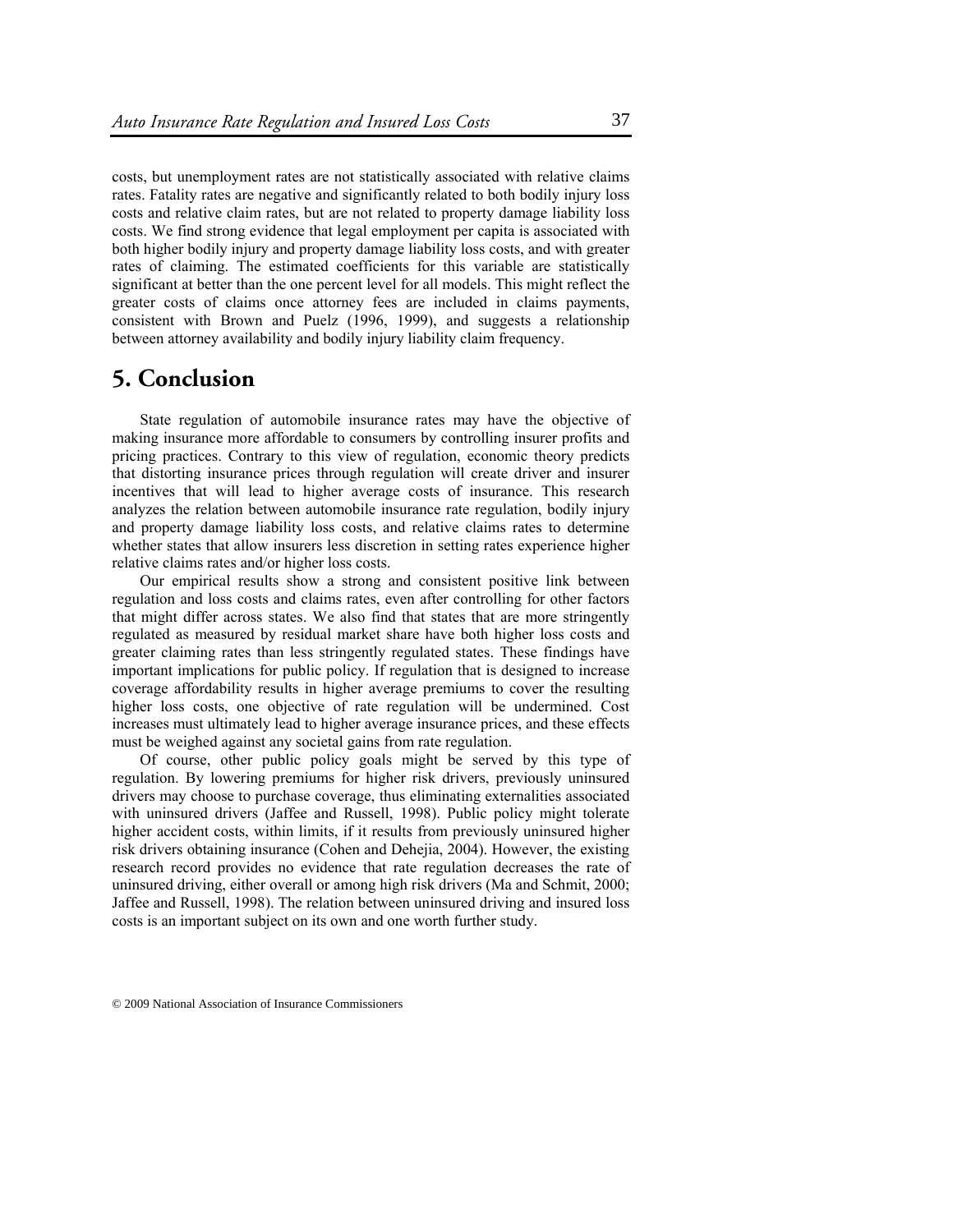

**Figure 1** 

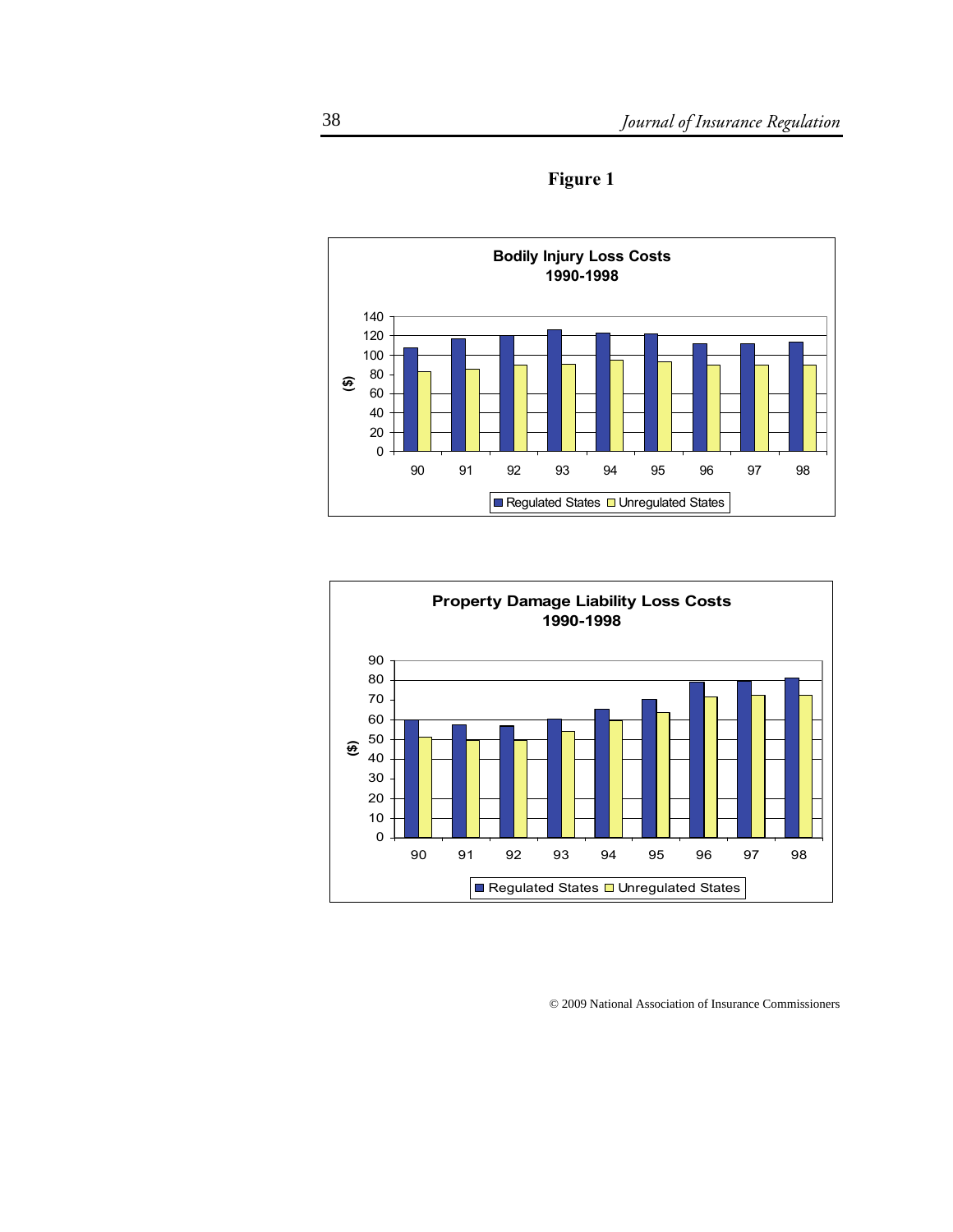

**Figure 1 (cont.)** 

Table 1 Test for Differences in Means for Regulated and Unregulated States 1990-1998 Means and Standard Deviations

|                                                            | <b>Regulated States</b> | <b>Unregulated States</b> | Probability   |
|------------------------------------------------------------|-------------------------|---------------------------|---------------|
| <b>Bodily Injury Liability Loss Cost</b>                   | \$116.74<br>\$45.26     | \$89.23<br>\$28.96        | ${}_{0.0001}$ |
| Property Damage Liability Loss Cost                        | \$67.70<br>\$10.07      | \$60.27<br>\$9.89         | 0.1345        |
| Bodily Injury to Property Damage<br>Claims Frequency Ratio | 28.98<br>1.24           | 24.39<br>0.653            | ${}_{0.0001}$ |

Source: IRC, Insurance Research Council's Trends in Auto Injury Claims database, 2000.

Note: Standard deviations appear below means. Probability corresponds to the results of

t-tests for the null hypothesis that the means for regulated and unregulated states are equal.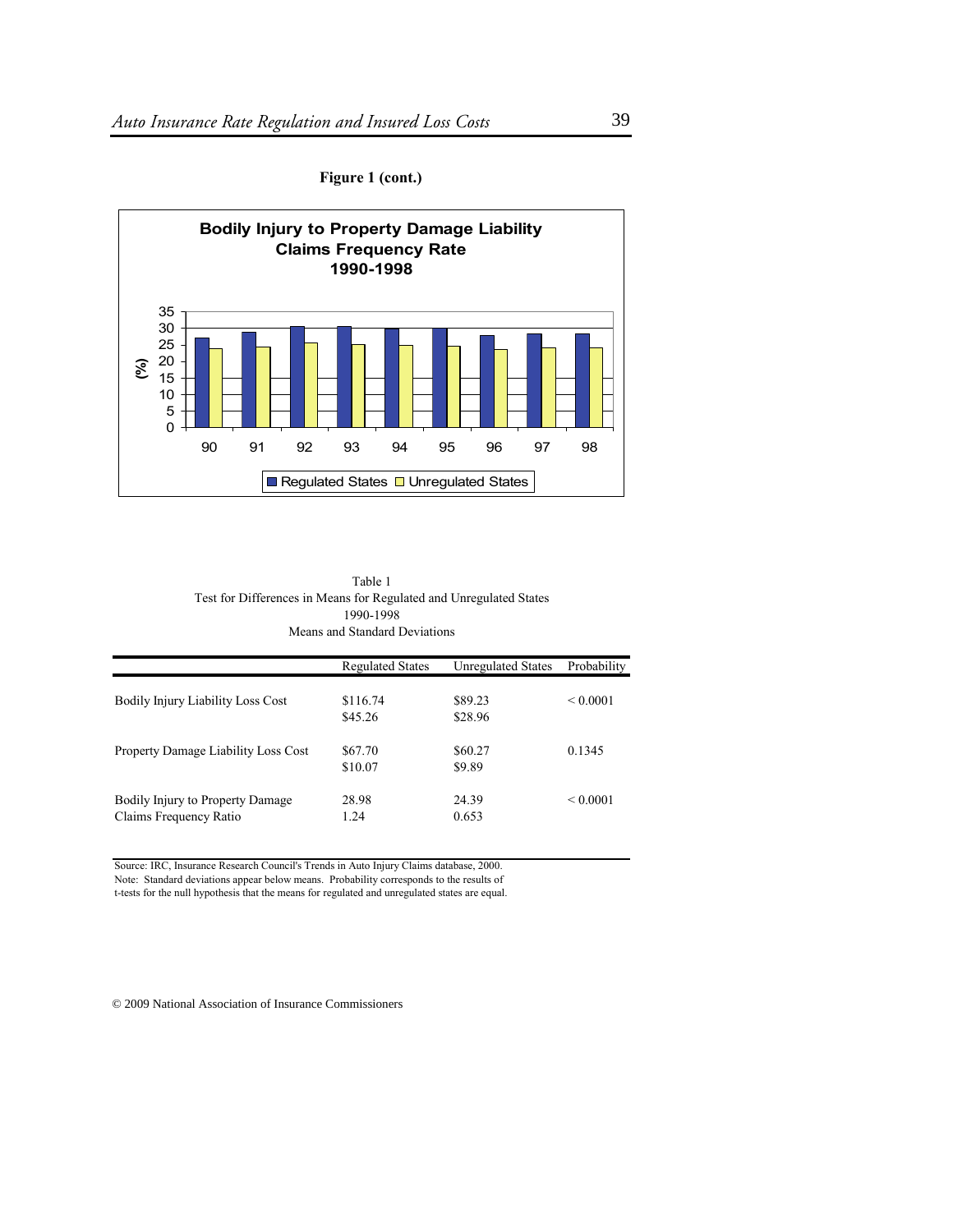|                                                            | Mean         | <b>Standard Deviation</b> |
|------------------------------------------------------------|--------------|---------------------------|
| Bodily Injury Liability Loss Cost (\$)                     | 107.32<br>\$ | 42.16<br>\$               |
| Property Damage Liability Loss Cost (\$)                   | \$<br>65.05  | \$<br>15.70               |
| Bodily Injury to Property Damage<br>Claims Frequency Ratio | 0.27         | 0.11                      |
| Regulation Indicator Variable                              | 0.60         | 0.48                      |
| Lag(Residual Market Share) (%)                             | 3.53         | 8.48                      |
| No-Fault Indicator                                         | 0.27         | 0.45                      |
| Unemployment Rate (%)                                      | 5.56         | 1.51                      |
| Per Capita Income                                          | \$21,236.00  | \$4,135.00                |
| Population 18-24 $(\%)$                                    | 9.65         | 0.98                      |
| <b>Traffic Density</b>                                     | 0.66         | 0.45                      |
| <b>Fatal Accident Rate</b>                                 | 8.64         | 2.27                      |
| Per Capita Legal Employment                                | 0.01         | 0.00                      |
| Market Size                                                | 29.43        | 27.79                     |

Table 2 Sample Summary Statistics 1990 - 1998

Bodily injury liability loss cost is bodily injury claims paid divided by car years earned.

Property damage liability loss cost is claims paid divided by car years earned.

Bodily injury to Property damage claim frequency is bodily injury claims per 100 property damage claims. Regulation Indicator is one if a state uses prior approval or more stringent regulation, and zero otherwise.

Residual market share is the percent of cars insured in the residual market.

No-fault Indicator is one if a state has a no-fault law, and zero otherwise. Traffic Density is miles driven divided by million miles of roadway.

Fatal accident rate is the number of fatalities per million vehicle miles

Legal employment per capita is the number employed in legal establishments per 1,000 state population. Market size is the number of written car years divided by 100,000.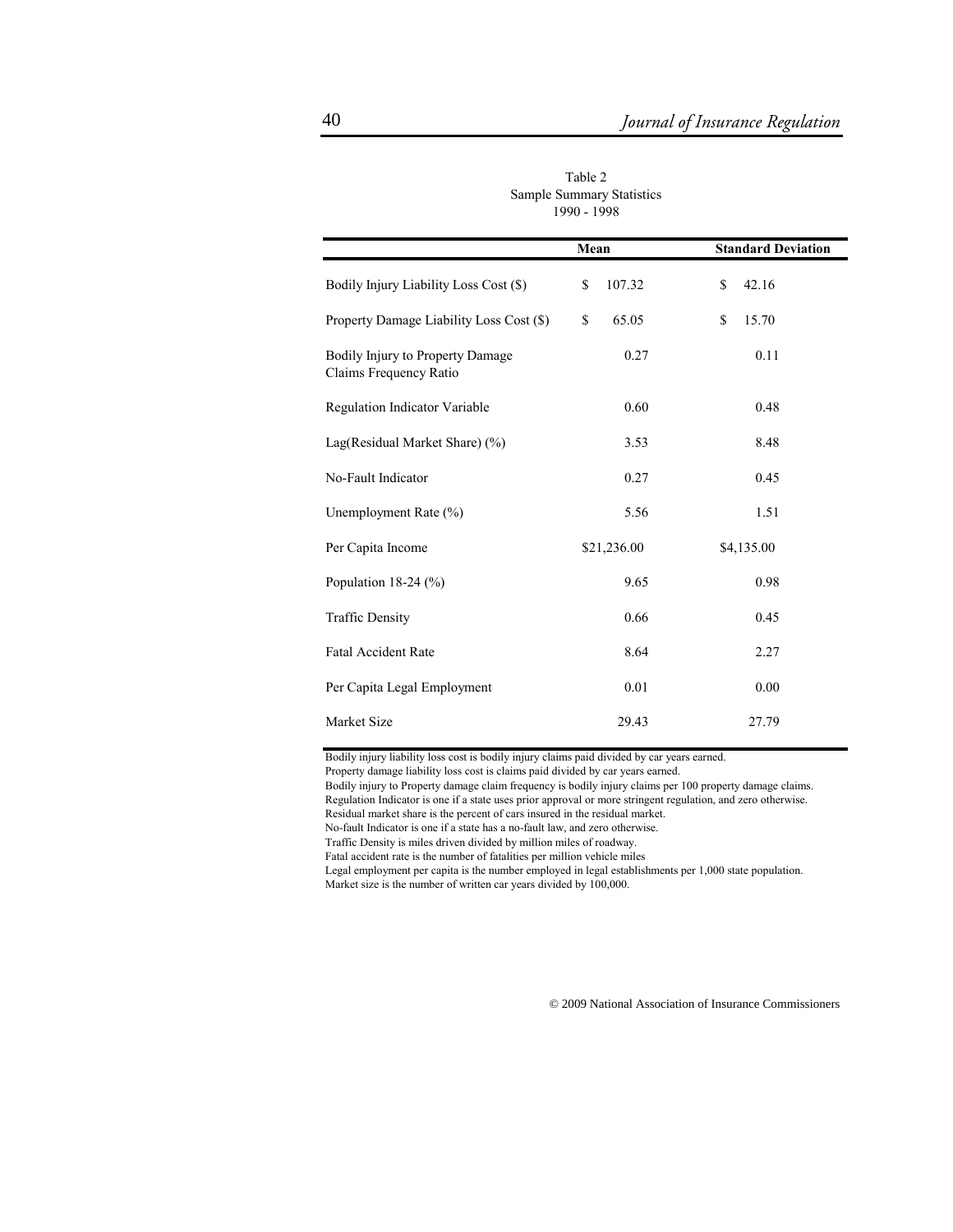| Variable                    | Model 1<br><b>BILC</b> |                      | <b>Model 2</b><br>PDLC |                             | Model 3<br>BI to PD Ratio |                     |
|-----------------------------|------------------------|----------------------|------------------------|-----------------------------|---------------------------|---------------------|
| Intercept                   |                        | $-61.45 -2.95$ ***   |                        | $-11.93 -1.70$ <sup>*</sup> | 0.134                     | $2.50$ **           |
| <b>Regulation Indicator</b> | 9.330                  | $3.25$ ***           | 4.750                  | $4.97***$                   | 0.033                     | 4.38 ***            |
| No-Fault Indicator          |                        | $-18.830 - 6.36$ *** | 0.713                  | 0.72                        |                           | $-0.157 -23.12$ *** |
| Unemployment Rate (%)       | 4.410                  | $4.36$ ***           | 0.634                  | $1.69*$                     | 0.001                     | 0.22                |
| Per Capita Income (\$)      | 0.003                  | 4.59 ***             | 0.002                  | $6.20$ ***                  | 0.001                     | 0.84                |
| Population 18-24 $(\%)$     | 193.860                | 1.64                 | 184.630                | $3.84$ ***                  | 0.504                     | 1.58                |
| <b>Traffic Density</b>      | 46.080                 | $7.94$ ***           | 5.981                  | $2.95$ ***                  | 0.069                     | $4.44$ ***          |
| <b>Fatal Accident Rate</b>  | $-127.54 -2.38$        |                      | $-12.168 - 0.55$       |                             | $-.5904$                  | $-4.31$ ***         |
| Per Capita Legal Employment | 3.838                  | $7.89***$            | 0.958                  | $6.21$ ***                  | 0.004                     | $3.01***$           |
| Market Size                 |                        | $-0.249 -2.58$ **    | 0.021                  | 0.90                        | 0.001                     | $3.21$ ***          |
| Adjusted R-squared          | 0.71                   |                      | 0.74                   |                             | 0.69                      |                     |

Table 3 OLS Estimates with Rate Regulation Indicator 1990 - 1998

Note: \*\*\*, \*\*, \* indicate statistical significance at the 1%, 5%, and 10% levels respectively.

Coefficients and robust T-statistics are reported.

All models also include year and region indicator variables.

Bodily injury liability loss cost is bodily injury claims paid divided by car years earned.

Property damage liability loss cost is claims paid divided by car years earned.

Bodily injury to Property damage claim frequency is bodily injury claims per 100 property damage claims.

Regulation Indicator is one if a state uses prior approval or more stringent regulation, and zero otherwise.

Residual market share is the percent of cars insured in the residual market.

No-fault Indicator is one if a state has a no-fault law, and zero otherwise.

Traffic Density is miles driven divided by million miles of roadway.

Fatal accident rate is the number of fatalities per million vehicle miles

Legal employment per capita is the number employed in legal establishments per 1,000 state population.

Market size is the number of written car years divided by 100,000.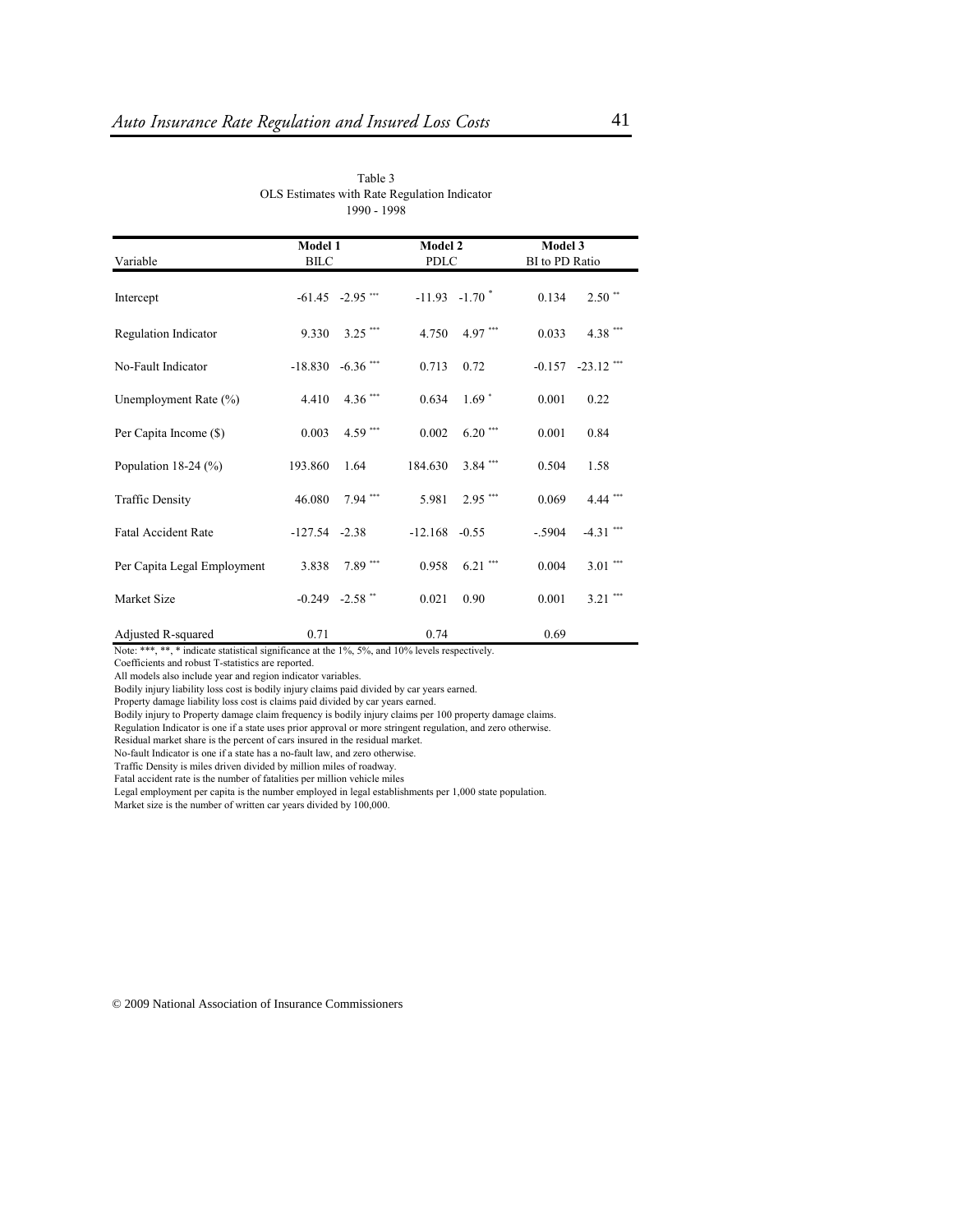| Variable                    | Model 1<br><b>BILC</b> |                             | <b>Model 2</b><br>PDLC |                    | Model 3<br>BI to PD Ratio |                      |
|-----------------------------|------------------------|-----------------------------|------------------------|--------------------|---------------------------|----------------------|
| Intercept                   | $-84.313 - 3.42$ ***   |                             | $-14.006 - 1.95$       |                    | 0.078                     | 1.35                 |
| Regulation Indicator        |                        | 47.670 3.95***              | 8.420                  | 2.82***            | 0.126                     | 5.17***              |
| No-Fault Indicator          | $-16.828 - 4.75$ ***   |                             | 0.877                  | 0.87               |                           | $-0.153 - 17.89$ *** |
| Unemployment Rate (%)       | 1.963 1.35             |                             | 0.397                  | 0.99               | $-0.005$                  | $-1.32$              |
| Per Capita Income (\$)      |                        | $0.004$ 4.73 <sup>***</sup> |                        | $0.002$ 6.57***    | 0.000                     | $-0.47$              |
| Population $18-24$ (%)      | 247.790                | $1.74$ $*$                  | 189.328 3.93 ***       |                    | 0.636                     | $1.71$ <sup>*</sup>  |
| <b>Traffic Density</b>      |                        | 37.247 5.49 ***             |                        | 5.187 2.71 ***     | 0.047                     | $2.59***$            |
| <b>Fatal Accident Rate</b>  | $-177.303 -2.79$ ***   |                             | $-16.830 - 0.76$       |                    | $-0.711$                  | $-4.81$ ***          |
| Per Capita Legal Employment | 4.091                  | $7.02$ ***                  |                        | $0.990$ $6.22$ *** | 0.005                     | $2.90***$            |
| Market Size                 |                        | $-0.205 -2.22$ **           | 0.024                  | 1.06               | 0.001                     | $3.65***$            |
| Adjusted R-squared          | 0.62                   |                             | 0.74                   |                    | 0.61                      |                      |

Table 4 2SLS Estimates with Rate Regulation Indicator 1990 - 1998

Note: \*\*\*, \*\*, \* indicate statistical significance at the 1%, 5%, and 10% levels respectively.

Coefficients and robust T-statistics are reported.

All models include year and region indicator variables.

Bodily injury liability loss cost is bodily injury claims paid divided by car years earned.

Property damage liability loss cost is claims paid divided by car years earned.

Bodily injury to Property damage claim frequency is bodily injury claims per 100 property damage claims.

Regulation Indicator is one if a state uses prior approval or more stringent regulation, and zero otherwise.

Residual market share is the percent of cars insured in the residual market.

No-fault Indicator is one if a state has a no-fault law, and zero otherwise.

Traffic Density is miles driven divided by million miles of roadway.

Fatal accident rate is the number of fatalities per million vehicle miles.

Legal employment per capita is the number employed in legal establishments per 1,000 state population.

Market size is the number of written car years divided by 100,000.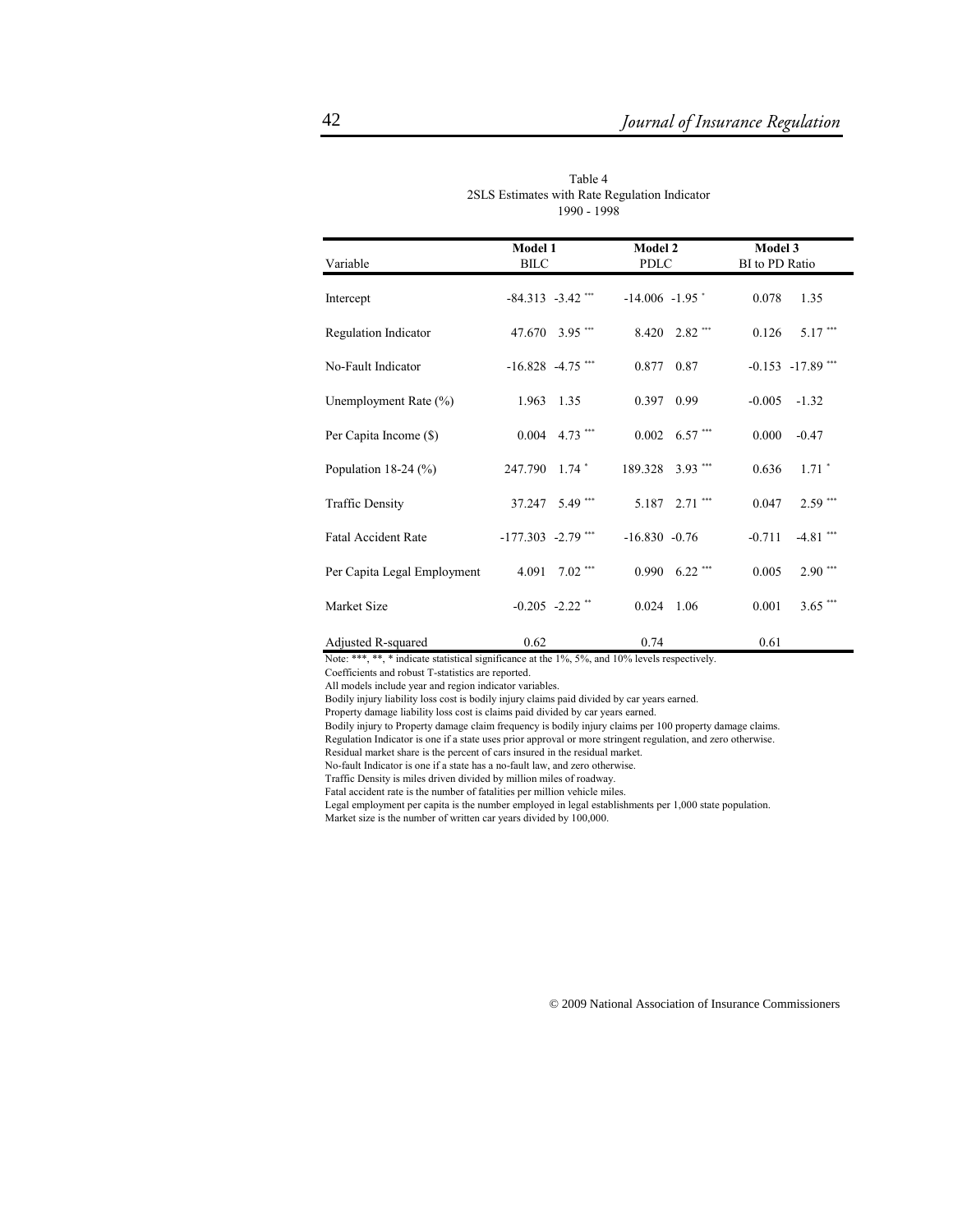| Variable                    | Model 1<br><b>BILC</b> |                       | Model 2<br><b>PDLC</b> |            | Model 3<br>BI to PD Ratio |              |
|-----------------------------|------------------------|-----------------------|------------------------|------------|---------------------------|--------------|
| Intercept                   |                        | $-54.646$ $-2.63$ *** | $-7.920 -1.18$         |            | 0.163                     | $3.12$ ***   |
| Lag(residual market share)  | 32.670                 | $2.55$ **             | 28.210                 | $6.27$ *** | 0.230                     | 5.72 ***     |
| No-Fault Indicator          | $-19.470$              | $-6.60$ ***           | 0.315                  | 0.34       | $-0.161$                  | $-23.32$ *** |
| Unemployment Rate (%)       | 5.075                  | $5.02$ ***            | 0.995                  | $2.64$ *** | 0.003                     | 1.13         |
| Per Capita Income (\$)      | 0.003                  | 4.38 ***              | 0.002                  | $6.15***$  | 0.000                     | 0.93         |
| Population $18-24$ (%)      | 133.680                | 1.12                  | 136.910                | $2.79$ *** | 0.121                     | $0.37$ $*$   |
| <b>Traffic Density</b>      | 47.670                 | $8.26$ ***            | 6.630                  | $3.33$ *** | 0.073                     | $4.74$ ***   |
| <b>Fatal Accident Rate</b>  | $-107.190 - 2.01$ **   |                       | 1.198                  | 0.06       | $-0.4884$                 | $-3.68$ ***  |
| Per Capita Legal Employment | 3.731                  | $7.67***$             | 0.894                  | $5.61$ *** | 0.004                     | $2.60***$    |
| Market Size                 |                        | $-0.251 -2.67$ ***    | 0.015                  | 0.68       | 0.001                     | $3.06***$    |
|                             |                        |                       |                        |            |                           |              |

Table 5 OLS Estimates with Lagged Residual Market Share 1990 - 1998

Adjusted R-squared  $0.71$  0.74  $0.70$ Note: \*\*\*, \*\*, \* indicate statistical significance at the 1%, 5%, and 10% levels respectively.

Coefficients and robust T-statistics are reported.

All models also include year and region indicator variables.

Bodily injury liability loss cost is bodily injury claims paid divided by car years earned.

Property damage liability loss cost is claims paid divided by car years earned.

Bodily injury to Property damage claim frequency is bodily injury claims per 100 property damage claims.

Regulation Indicator is one if a state uses prior approval or more stringent regulation, and zero otherwise.

Residual market share is the percent of cars insured in the residual market.

No-fault Indicator is one if a state has a no-fault law, and zero otherwise.

Traffic Density is miles driven divided by million miles of roadway.

Fatal accident rate is the number of fatalities per million vehicle miles.

Legal employment per capita is the number employed in legal establishments per 1,000 state population.

Market size is the number of written car years divided by 100,000.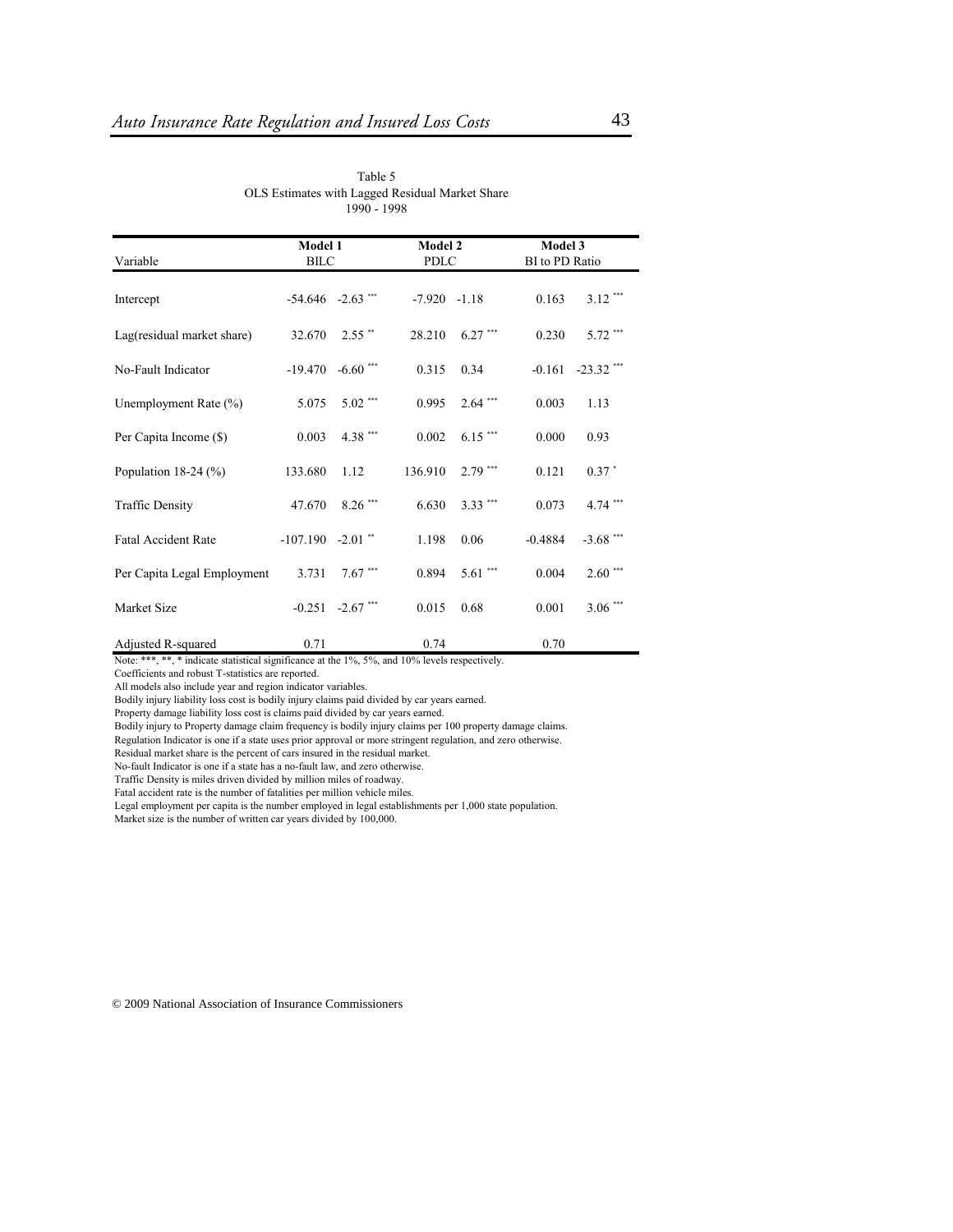# **References**

- All Industry Research Advisory Council, 1989. *Compensation for Automobile Injuries in the United States*. Oak Brook, Ill.: AIRAC.
- Blackmon, B.G. and R. Zeckhauser Jr., 1991. "Mispriced Equity: Regulated Rates for Auto Insurance in Massachusetts." *The American Economic Review*, 81: 65-69.
- Bouzouita, R. and V. Bajtelsmit, 1997. "The Impact of Rate Regulation on the Residual Market for Automobile Insurance." *Journal of Insurance Regulation*, 16: 61-72.
- Browne, M.J. and R. Puelz, 1996. "Statutory Rules, Attorney Involvement, and Automobile Liability Claims." *Journal of Risk and Insurance,* 63: 77-94.
- Browne, M.J. and R. Puelz, 1999. "The Effect of Legal Rules on the Value of Economic and Non-Economic Damages and the Decision to File." *Journal of Risk and Uncertainty*, 18: 189-213.
- Cummins, J.D. and M.A. Weiss, 1991. "The Effects of No-Fault on Automobile Insurance Loss Costs." *Geneva Papers on Risk and Insurance*, 16: 20-38.
- Cummins, J.D. and S. Tennyson, 1992. "Controlling Automobile Insurance Costs." *Journal of Economic Perspectives*, 6: 95-115.
- Cummins, J.D. and S. Tennyson, 1996. "Moral Hazard in Insurance Claiming: Evidence from Automobile Insurance." *Journal of Risk and Uncertainty,* 12: 29-50.
- Cummins, J.D., R.D. Phillips and S. Tennyson, 2001. "Regulation, Political Influence and the Price of Automobile Insurance." *Journal of Insurance Regulation*, 20: 9-50.
- Danzon, P.M. and S.E. Harrington, 2001. "Workers' Compensation Rate Regulation: How Price Controls Increase Costs." *Journal of Law and Economics*, 44: 1-36.
- Derrig, R.A., 1993. "Price Regulation in U.S. Automobile Insurance: A Case Study of Massachusetts Private Passenger Automobile Insurance 1978-1990." *Geneva Papers on Risk and Insurance,* 18: 158-173.
- Derrig, R.A. and S. Tennyson, 2008. "The Impact of Rate Regulation on Claims: Evidence from Massachusetts Automobile Insurance." Casualty Actuarial Society Discussion Paper.
- Gilbert, R. and D. Newberry, 1994. "The Dynamic Efficiency of Regulatory Constitutions." *Rand Journal of Economics*, 25: 538-554.
- Grabowski, H., W.K. Viscusi and W.S. Evans, 1989. "Price and Availability Tradeoffs of Automobile Insurance Regulation." *Journal of Risk and Insurance*, 56: 275-299.
- Grace, M.F., R.W. Klein and R.D. Phillips, 2002. "Auto Insurance Reform: Salvation in South Carolina." *Deregulating Property-Liability Insurance*, J.D. Cummins, ed. Washington, D.C.: Brookings Institution Press, 148-194.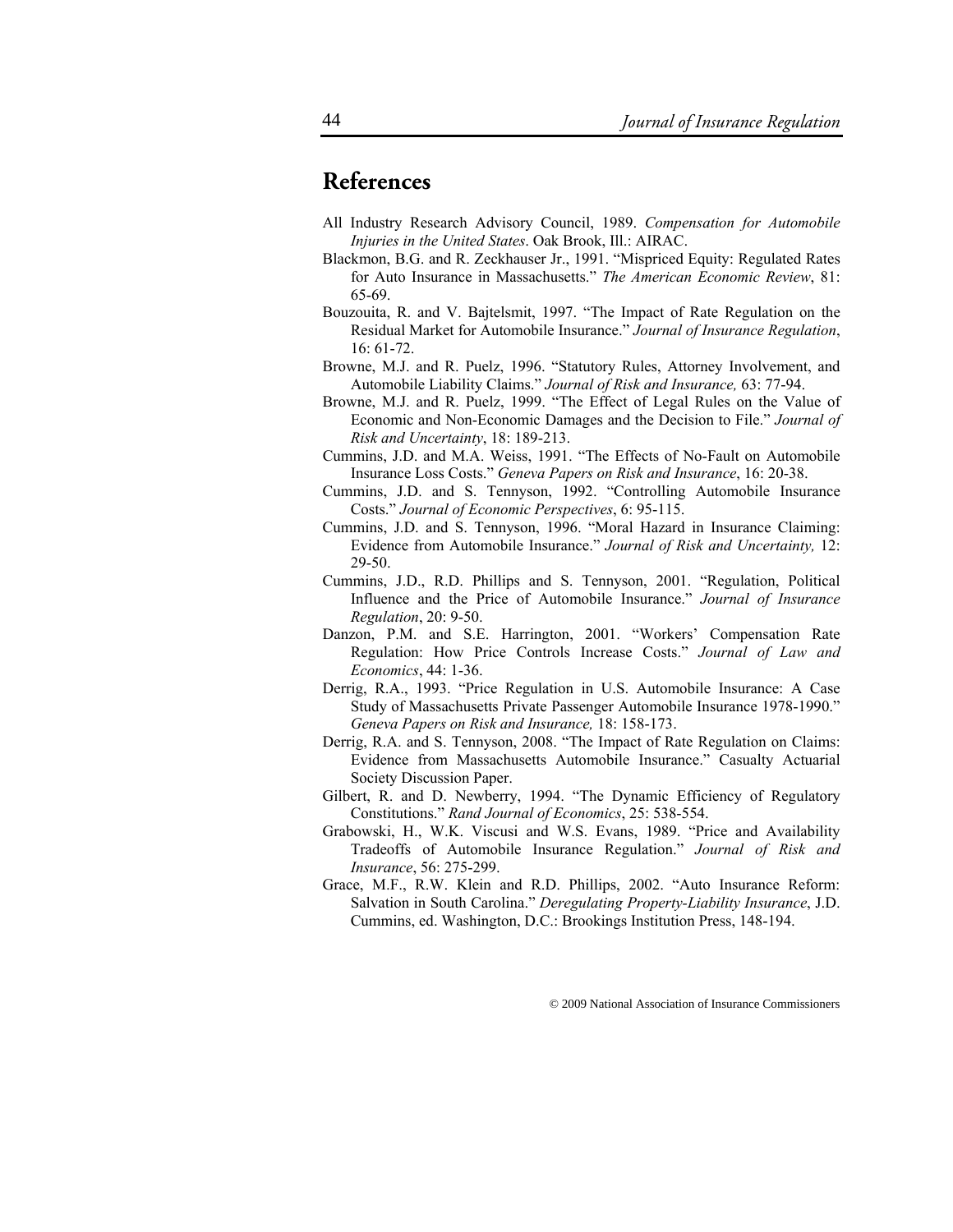- Harrington, S.E., 1987. "The Impact of Rate Regulation on Auto Insurance Loss Ratios: Some New Evidence." *Journal of Insurance Regulation*, 5: 182-202.
- Harrington, S.E., 2002. "Effects of Prior Approval Rate Regulation of Auto Insurance." *Deregulating Property-Liability Insurance*, J.D. Cummins, ed. Washington, D.C.: Brookings Institution Press, 285-312.
- Hersch, J., 1996. "Smoking, Seatbelts and Other Risky Consumer Decisions: Differences by Gender and Race." *Managerial and Decision Economics*, 55: 471-481.
- Highway Loss Data Institute, 2007. "Insurance Losses by Rated Driver Age." *Auto Insurance Loss Facts*, August <http://www.iihs.org/research/hldi\_facts/rated driver.pdf>.

Insurance Information Institute, 2005. *The Insurance Fact Book*. New York: III.

- Insurance Information Institute, 2007. *Auto Insurance*. August, <http://www.iii.org/ media/facts/statsbyissue/auto/>.
- Insurance Institute for Highway Safety, 2005a. *Fatality Facts 2005: Teenagers.* August, <http://www.iihs.org/research/fatality\_facts/teenagers.html>.
- Insurance Institute for Highway Safety, 2005b. *Fatality Facts 2005: Gender*. August, <http://www.iihs.org/research/fatality\_facts/gender.html>.
- Ippolito, R., 1979. "The Effects of Price Regulation in the Automobile Insurance Industry." *Journal of Law and Economics,* 22: 55-89.
- Jaffee, D.M. and R. Russell, 1998. "The Causes and Consequences of Rate Regulation in the Auto Insurance Industry." *The Economics of Property-Casualty Insurance*, D.F. Bradford, ed. Chicago: University of Chicago Press, 81-112.
- Jaffee, D.M. and R. Russell, 2002. "Regulation of Automobile Insurance in California." *Deregulating Property-Liability Insurance*, J.D. Cummins, ed. Washington, D.C.: Brookings Institution Press, 195-236.
- Judge, G.G., R.C. Hill, W.E. Griffiths, H. Lutkepohl and T. Lee, 1982. *Introduction to the Theory and Practice of Econometrics.* New York: John Wiley and Sons.
- Laffont, J.J. and J. Tirole, 1993. *A Theory of Incentives in Procurement and Regulation*. Cambridge, Mass.: MIT Press.
- Ma, Y.L. and J.T. Schmit, 2000. "Factors Affecting the Relative Incidence of Uninsured Motorists Claims." *Journal of Risk and Insurance*, 67: 281-294.
- Miller, Dan, 1998. *Auto Choice: Impact on Cities and the Poor*. Joint Economic Committee of the 105th Congress.
- National Association of Insurance Commissioners, 2007. *Personal Lines Regulatory Framework*. Oct. 15, <http://www.naic.org/documents/committees ex speed personal lines framework08.doc>.
- National Highway Traffic Safety Administration, 2006. *Traffic Safety Facts, 2005 Data*. Washington, D.C.: NHTSA.
- Tennyson, S., 1993. "Regulatory Lag in Automobile Insurance." *Journal of Risk and Insurance*, 60: 36-58.
- Tennyson, S., 1997. "Rate Regulation and Market Structure in Automobile Insurance." *Journal of Insurance Regulation,* 15: 502-521.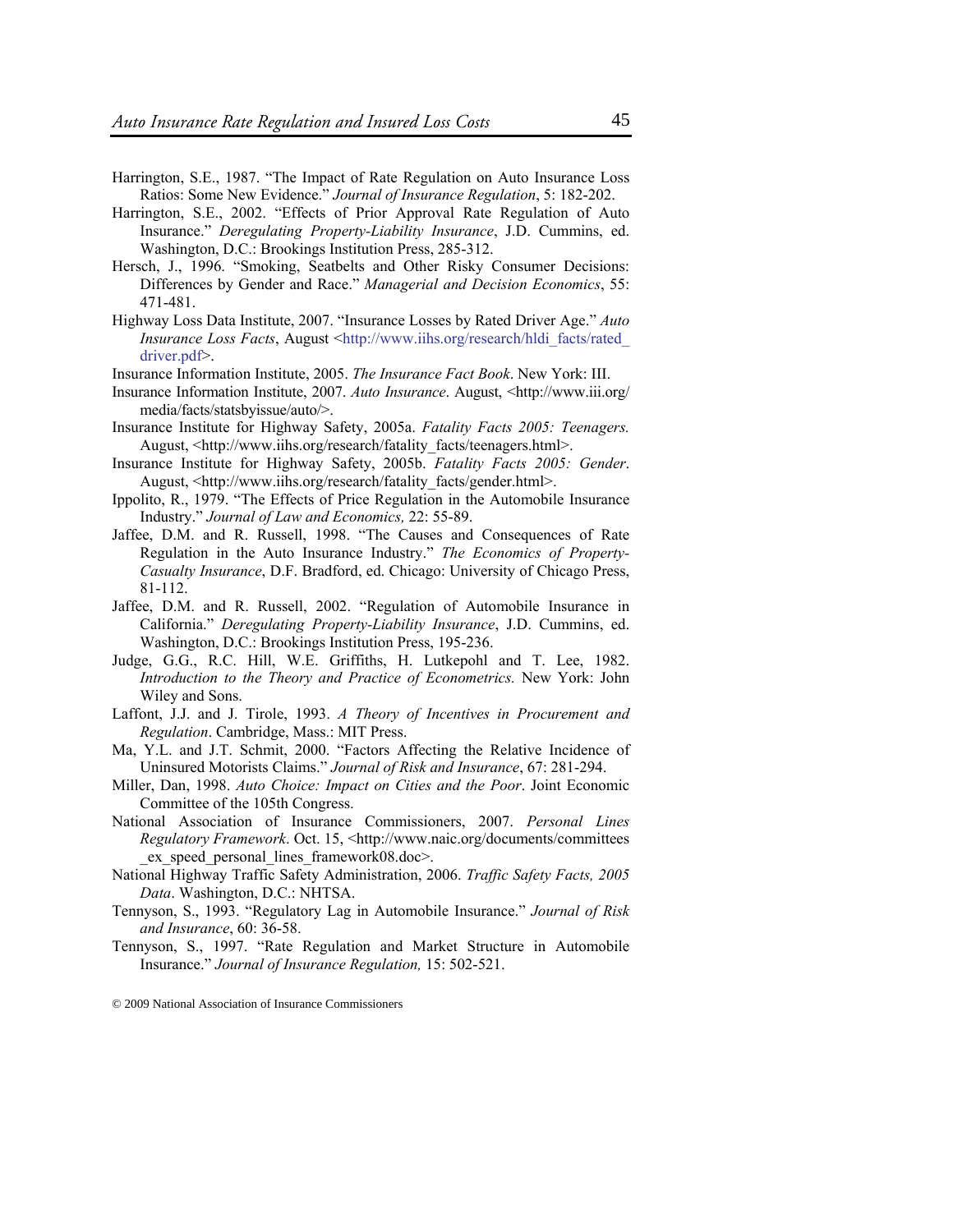- Tennyson, S., 2007. "Efficiency Consequences of Insurance Rate Regulation." Policy Brief 2007-PB-03. Networks Financial Institute at Indiana State University.
- Tennyson, S., M.A. Weiss and L. Regan, 2002. "Automobile Insurance Regulation: The Massachusetts Experience." *Deregulating Property-Liability Insurance*, J.D. Cummins, ed. Washington, D.C.: Brookings Institution Press, 25-80.
- Weiss, M.A. and B.P. Choi, 2008. "State Regulation and the Structure, Conduct, Efficiency and Performance of U.S. Auto Insurers." *Journal of Banking & Finance*, 32 (1): 134-156.